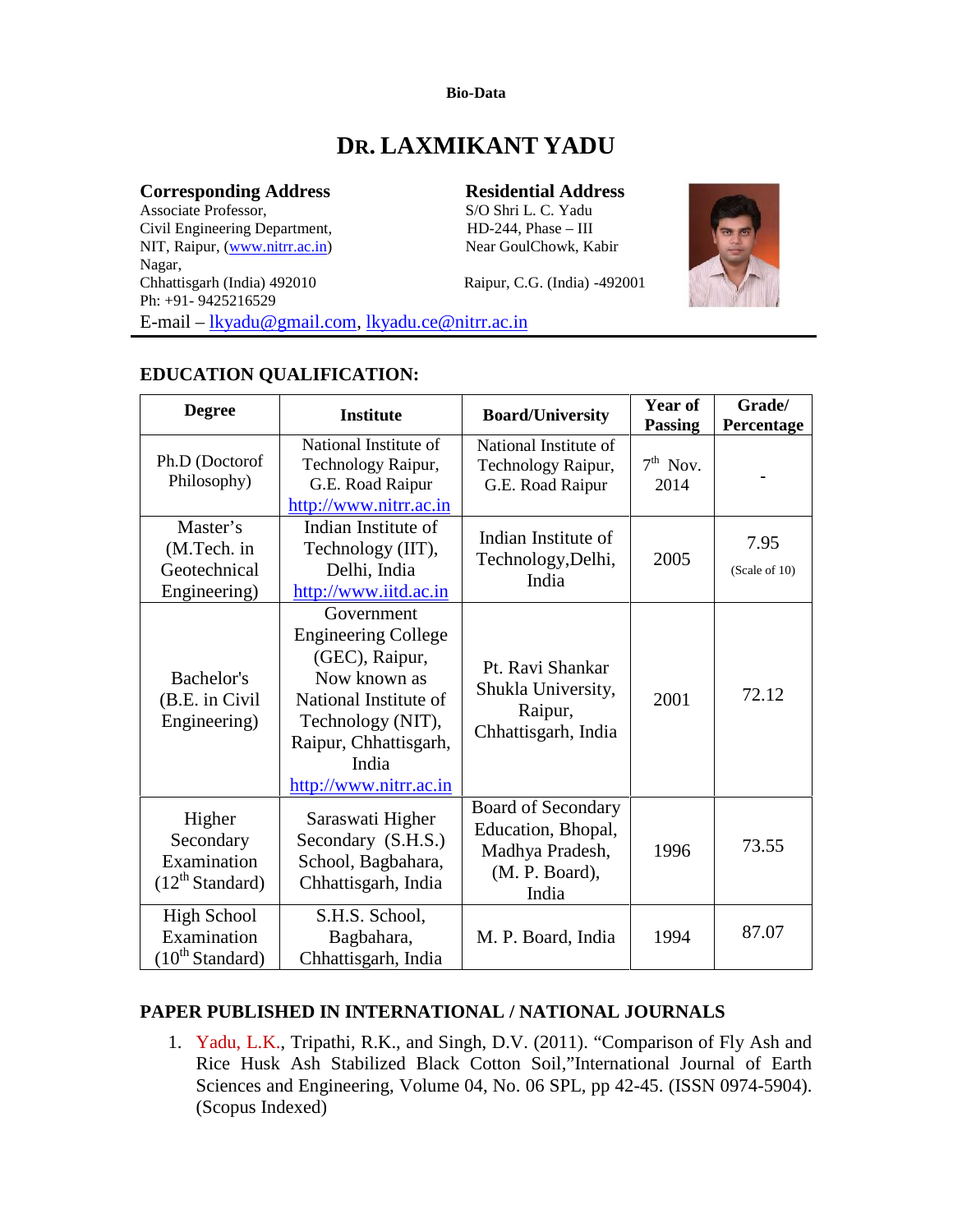- 2. Singh D.V., Reddy, S.K., and Yadu, L.K. (2011). "Moisture and Compaction Based Statistical Model for Estimating CBR of Fine Grained Subgrade Soils," International Journal of Earth Sciences and Engineering, Volume 04, No. 06 SPL, pp 100-103. (ISSN 0974-5904).*Scopus Journal Rating (SJR) 0.103; CSIR-NISCAIR, INDIA Impact Factor 0.042; Indexed in- Scopus Compendex and Geobase (products hosted on Engineering Village) Elsevier, Amsterdam,* publishing by CAFET-INNOVA Technical Society (CITS), Hyderabad, INDIA. (Scopus indexed)
- 3. Yadu, L.K., Tripathi, R.K., and Singh, D.V. (2011). "Laboratory Performance Evaluation of Stabilized Black Cotton Soil with Rice Husk Ash," Journal of Chhattisgarh Swami Vivekanand Technical University Bhilai, Volume 4, No. 1, pp 50-55. (ISSN 0974-8725).
- 4. Yadu L.K. and Tripathi R.K. (2013). "Stabilization of Soft Soil with Granulated Blast Furnace Slag and Fly Ash" International Journal of Research, Engineering and Technology, Volume 2, Issue 2, pp115-119. (ISSN: 2319-1163, available online at http://www.ijret.org/)
- 5. Yadu L.K. and Tripathi R.K. (2013). "Effectiveness of Granulated Blast Furnace Slag over Sand as Overlay for the Stabilization of Soft Clay" International Journal of Advanced Technology in Civil Engineering, Volume-2, Issue-2, pp 22-27. (ISSN: 2231 –5721, Available online at

http://interscience.in/ijatce\_vol2Iss2.html).http://interscience.in/IJATCE\_Vol2Iss 2/32-37.pdf

- 6. VivekVermaand Yadu L.K.(2014). "Response of circular footing by varying the vertical spacing of reinforcement resting on structural fill." International Journal of Innovative Research in Science Engineering and Technology, Volume-3, Issue- 9, pp 16294-16299. (ISSN: 2319 –8753).
- 7. Yadu L.K. and Tripathi R.K. (2015). "Response of Circular Footing on New Key Engineering Material - Granulated Blast Furnace Slag as Structural Fill" International Journal of Advanced Materials Research, Trans Tech Publications, Switzerland, Vol 1119, pp 726-730.(ISSN 1662-8985)

(*doi:10.4028/www.scientific.net/AMR.1119.726)*.

- 8. Ansu Thomas, R. K. Tripathi, L. K .Yadu (2016), "Variation in shear modulus of enzyme treated soil under cyclic loading", *Geotechnical Special Publication, GeoChina 2016 American Society of Civil Engineers* , Behavior of Geomaterials and Foundations for Civil Infrastructure Applications: pp. 88-95 doi: 10.1061/9780784480021.012
- 9. Deepak RanjanRath, ManikantVerma, L.K.Yadu (2016) "Application of SCS-CN method in Sheonath basin", International Journal of Scientific Progress and Research –(Accepted with fee)
- 10. Ansu Thomas, R. K. Tripathi, L. K .Yadu (2016), "Effect of Enzymes on the Unconfined Compressive Strength of Soil", *International Journal of Applied Engineering Research*, Vol.11 No.10. (ISSN 0973-4562), (**Scopus Indexed**)
- 11. Thomas A., Tripathi R.K. and Yadu L.K. (2016) "Soil Stabilisation using Terrasil", International Journal of Earth Sciences and Engineering", Vol. 09 No.02, (ISSN 0974-5904) (**Scopus Indexed**)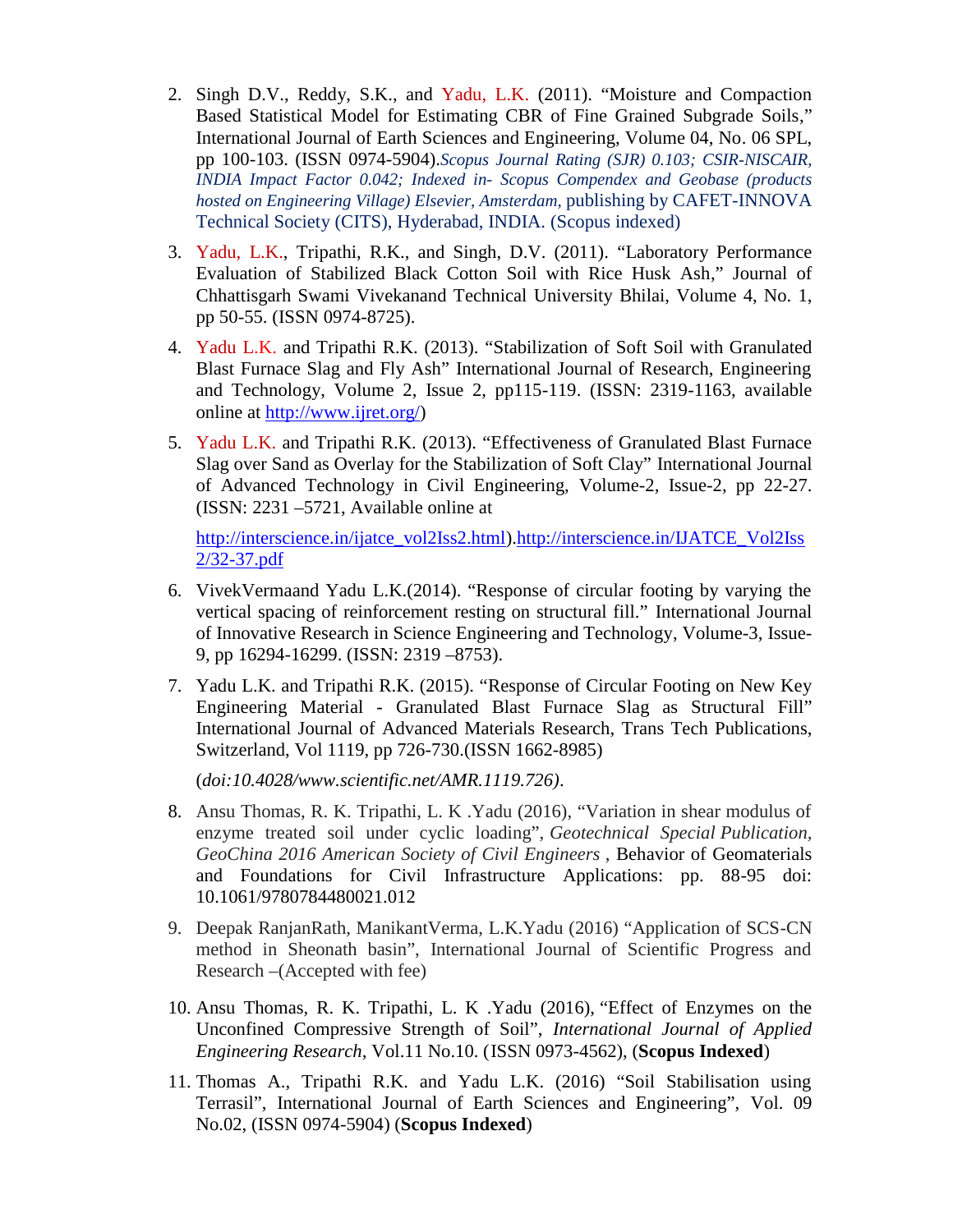- 12. Mani Kant Verma, Dr. M. K. Verma, Dr. L.K. Yadu,MeenaMurmu, "Calibration and Sensitivity analysis of a Hydrological Model for Seonath River Basin, Chhattisgarh, India", submitted to IJAER Scopus Indexed Journal (**under review**).
- 13. Mani Kant Verma, M. K. Verma, L.K. Yadu, MeenaMurmu (2016), "Drought Analysis in the Seonath River Basin Using Reconnaissance Drought Index and Standardised Precipitation Index", International Journal of Civil Engineering & Technology (IJCIET) Volume 07, Issue 6: 714-719(ISSN 0976-6308) (**Scopus Index** with Fee).
- 14. Verma, M.K., Verma, M.K., Yadu, L.K. and MurmuMeena. A Study of Climate Change Impact on Precipitation of Sheonath River Basin. *Indian Journal of Science and Technology, Vol 10(11), DOI: 10.17485/ijst/2017/v10i11/104361, March 2017.*(**Scopus Index** with Fee). ISSN 0974-5645
- 15. Verma, M.K., Verma, M.K., Yadu, L.K. and MurmuMeena. A study on Calibration of a Hydrological Model and Sensitivity analysis of its parameters: A case study of a Seonath River Basin, Chhattisgarh, India. *Current Science Journal. (under 2nd review).*
- 16. Ansu Thomas, R. K. Tripathi, L. K .Yadu (2018), "A Laboratory Investigation of Soil Stabilisation using Enzyme and Alkali Activated Ground Granulated Blast Furnace Slag", Arabian Journal for Science and Engineering.https://doi.org/10.1007/s13369-017-3033-x (**SCI**)
- 17. Rajak, T. K., Yadu, L., Chouksey, S. K., & Dewangan, P. K. (2018). "Stability analysis of mine overburden dump stabilized with fly ash". *International Journal of Geotechnical Engineering*, pp., 1- 11. https://doi.org/10.1080/19386362.2018.1503780. ISSN 1939-7879
- 18. Bajaj P., Yadu L.K. and Chouksey S.K. (2018). "Study on vertical and batter piles subjected to lateral loads in different non-cohesive sub-soil conditions" *International Journal of Geotechnical Engineering*, Taylor & Francis. https://doi.org/10.1080/19386362.2018.1564181. ISSN 1939-7879
- 19. Ansu Thomas, R. K. Tripathi, L. K .Yadu (2019), "Application of Taguchi Method for Optimization of Various Factors in Improving the Shear Modulus of Enzyme Treated Soil", **National Academy Science Letters (SCLE)** *. Accepted (SCI-E) on 5th August 2019. ISSN 2250-1754*
- 20. Ansu Thomas, R. K. Tripathi, L. K .Yadu (2019), "Alkali-activated GGBS and Enzyme on the swelling properties of sulfate bearing soil", Geomechanics and Engineering- An International Journal, *Technopress. Accepted (SCI-E) on 25th August 2019. ISSN 2005-307X Impact factor 2.594.*
- 21. Rajak, T. K., Yadu, L., Chouksey, S. K. (2019). " "Strength Characteristics and Stability Analysis of Ground Granulated Blast Furnace Slag (GGBFS) Stabilized Coal Mine Overburden-Pond Ash Mix" *Geotechnical and Geological Engineering - An International Journal Springer* ISSN 1573-1529 Accepted  $(ESCI)$  on  $5<sup>th</sup>$  September 2019.

#### **PAPER PUBLISHED IN GEOTECHNICAL SPECIAL PUBLICAION-ASCE**

1. Yadu L.K. and Tripathi R.K. (2014). "Effect of Depth and Number of Layers of Reinforcement on Bearing Capacity Ratio of Strip Footing Resting on Granulated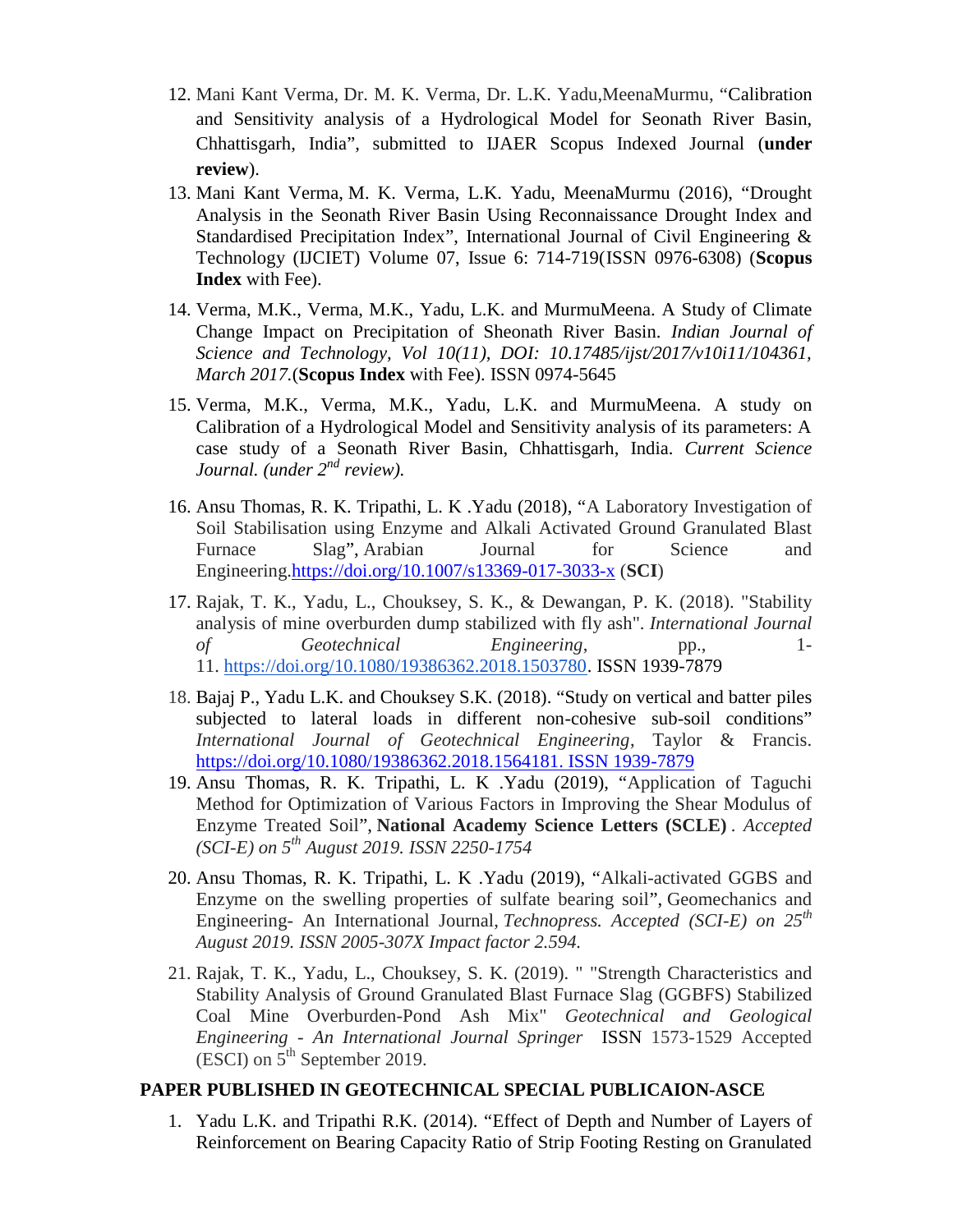Blast Furnace Slag Reinforced with Geogrid" in Geo-Congress 2014: Geo characterization and modeling for sustainability, *Geotechnical Special Publication No. 234, ASCE pp 3605-3614*

- 2. Tripathi R.K. and Yadu L.K. (2014). "Effect on Bearing Capacity Ratio of Strip Footing for Various Granular Fill Thickness and Number of Geogrid Layers in Granular Fill Overlay on Soft Soil " in Geo-Congress 2014: Geo-characterization and modeling for sustainability, *Geotechnical Special Publication No. 234, ASCE pp 2503-2512*.
- 3. Ansu Thomas, R. K. Tripathi, L. K .Yadu (2016), "Variation in shear modulus of enzyme treated soil under cyclic loading", *Geotechnical Special Publication, GeoChina 2016 American Society of Civil Engineers* , Behavior of Geomaterials and Foundations for Civil Infrastructure Applications: pp. 88-95 doi: 10.1061/9780784480021.012.

# **PAPER PUBLISHED IN PROCEEDIA ENGINEERING-ELSEVIER**

- 1. Yadu L.K.,Tripathi, R.K. (2012). "Effects of Granulated Blast Furnace Slag in the Engineering Behavior of Stabilized Soft Soil" Elsevier Procedia Engineering 51(2013)125-131.(ISSN: 1877-7058) (Scopus Indexed)
- 2. Yadu L.K. and Tripathi R.K. (2013). "Effect of the Length of Geogrid Layers in the Bearing Capacity Ratio of Geogrid Reinforced Granular Fill-Soft Subgrade Soil System" Procedia - Social and Behavioral Sciences, Elsevier, Volume 104, pp 225-234. (ISSN: 1877-0428). (Scopus Indexed)
- **3.** Variation in Damping Ratio of Enzyme Treated Soil, Special Section on: Current Research Topics in Power, Nuclear and Fuel Energy, SP-CRTPNFE 2016, from the International Conference on Recent Trends in Engineering, Science and Technology 2016, 1 June 2016, Hyderabad, India, pp 8-13 **(Conference / Elsevier Energy Procedia)**

# **PAPER PUBLISHED IN INTERNATIONAL / NATIONAL CONFERENCES**

- 1. Yadu, L. K., and Shahu, J. T. (2007). "Analysis of Gravity Dam Foundation with Shear Seam and Remedial Measure," Proceedings of National Conference on Civil Engineering Advancement and Challenges (CEAC-2007), M. M. Engineering, College, Ambala, Haryana, India, March 9-11, pp 126-131.
- 2. Yadu, L. K., and Shahu, J. T. (2007). "Gravity Dam Foundation Analysis with Shear Seam and Concrete Pile as a Remedial Measure," Proceedings of National Conference on Emerging Technology and Developments in Civil Engineering, Government College of Engineering, Amravati, Maharastra, India, March 22-23, pp VII-86-VII-92.
- 3. Yadu, L. K. (2007). "Analysis of Gravity Dam Foundation With Shear Seam A Parametric Study," Proceedings of National Conference on Advances and Innovations in Civil Engineering, MepcoSchlenk Engineering College, Sivakasi, Tamilnadu, India, March 24, pp 20-23.
- 4. Singh, D.V., Reddy, K.S., Yadu, L.K. (2010). "Characterization of Fine Grained Subgrade Soils for Pavement Design,**"** Proceedings of International Conference on Development of Road Transportation, Department of Civil Engineering,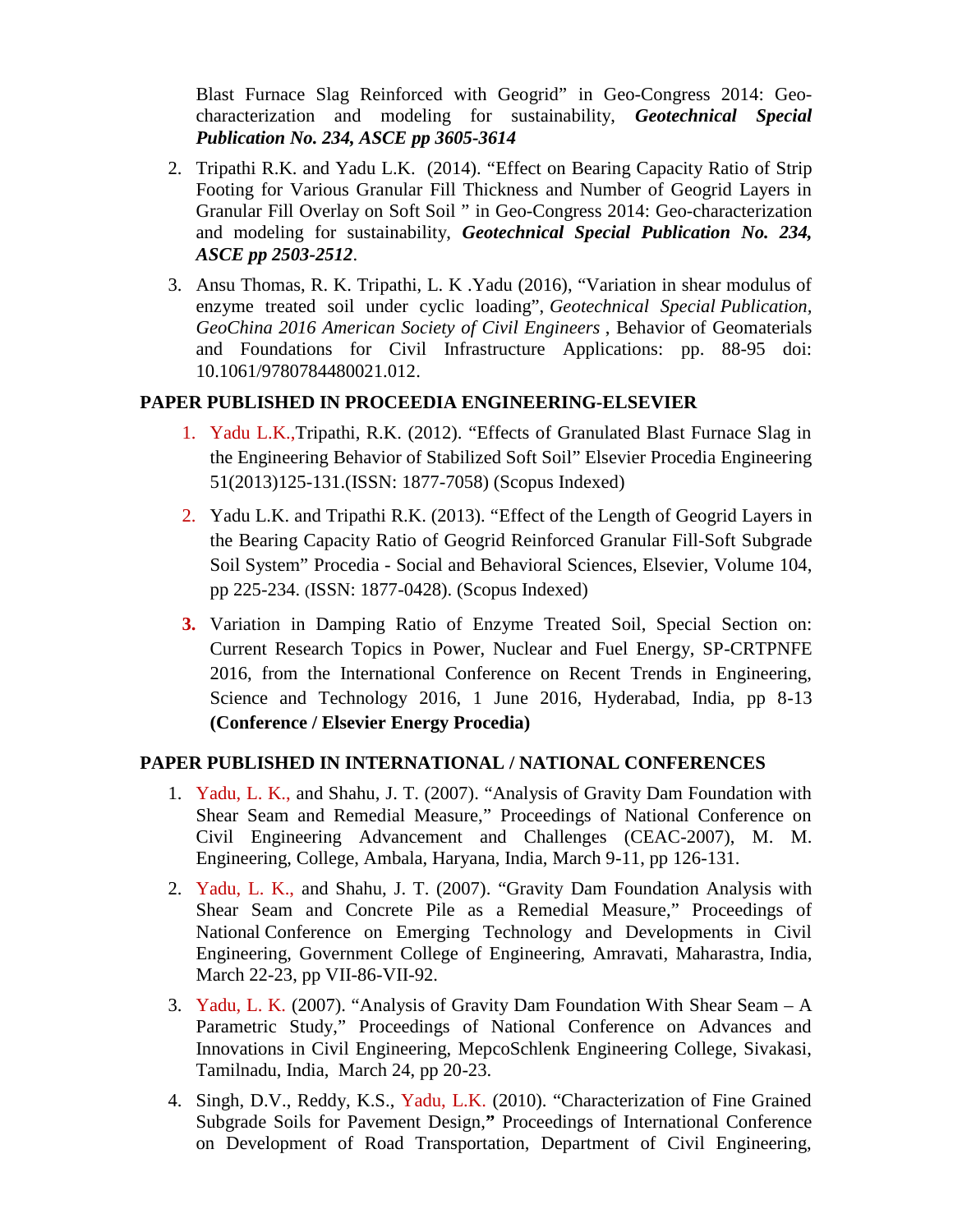National Institute of Technology, Rourkela, Orissa, India, October 08-10, pp 367- 375.

- 5. Yadu, L.K., Singh, D.V., and Tripathi, R.K. (2011). "Strength Characteristics of Rice Husk Ash Stabilized Black Cotton Soil," Proceedings of International Conference on Advances in Materials and Techniques for Infrastructure Development (AMTID 2011), Department of Civil Engineering, National Institute of Technology, Calicut, Kerla, India, September 28-30,Paper No. T022.
- 6. Yadu, L.K., Tripathi, R.K., and Patel, A. (2011). "Smart Building and Photovoltaic Based Cooling System," Proceedings of  $27<sup>th</sup>$  National Convention of Civil Engineers and National Seminar on Integrated Development of Towns as Growth Centers, The Institution of Engineers (India) Chhattisgarh State Centre, Raipur in Association with National Institute of Technology Raipur, CG, India, October 15-16, pp 150-153.
- 7. Yadu L.K.,Tripathi, R.K. (2012). "Potential of Disposed Jute Bags for Sustainable Civil Construction Works in Chhattisgarh State" National conference on Role of Science and Technology for Sustainable Development of Chhattisgarh, Shri Shankracharya Technical Campus Junwani, Bhilai, Chhattisgarh, India, January 25-26.
- 8. *Yadu L.K., Tripathi, R.K. (2013). "Effectiveness of Granulated Blast Furnace Slag over Sand as Overlay for the Stabilization of Soft Clay". International Conference on Advances in engineering and Technology Convergence (AETC) Organised by Interscience Research Network, at Bangkok Thailand on 28th April 2013, pp 40-45. (ISBN No. 978-93-82208-89-1). Availbale online at www,irnetexplore.ac.in. (Received Young Investigator Award for this paper).***(Published in the Journal of IJATCE)**
- 9. Tripathi R.K. and Yadu L.K. (2013). "Bearing Capacity of Square Footing on Soft Soil Stabilized with Rice Husk Ash – An Experimental Study". International Conference on Emerging Trends in Engineering and Technology (ICETET'2013) Dec. 7-8, 2013 Patong Beach, Phuket (Thailand).
- 10. Yadu L.K. and Tripathi R.K. (2015). "Bearing Capacity of Circular Footing on Geogrid Reinforced Granular Blast Furnace Slag". Geosynthetics 2015, Advances and Innovations shaping Geotechnical, Civil and Geo-environmental Community, Feb 15-18, 2015, Portland OR, USA. (ACCEPTED)Could not visit and presented.
- 11. Yadu L.K. and Tripathi R.K. (2015). "Response of Circular Footing on New Key Engineering Material - Granulated Blast Furnace Slag as Structural Fill"  $5<sup>th</sup>$ International Conference on Key Engineering Materials 2015 (ICKEM 2015), March 21-23, 2015, Singapore.
- 12. LaxmikantYadu, Pankaj Bajaj and Rajesh Kumar Tripathi (2016) "Bearing Capacity of Circular Footing on Geogrid-Reinforced Granulated Blast Furnace Slag" Indian Geotechnical Conference 15-17 December 2016, IIT Madras, Chennai, India (Accepted).
- 13. Tarun Kumar Rajak, LaxmikantYadu, Sujit Kumar Pal (2016) "Analysis of Slope Stability of Fly Ash Stabilized Soil Slope" Indian Geotechnical Conference 15-17 December 2016, IIT Madras, Chennai, India (Accepted).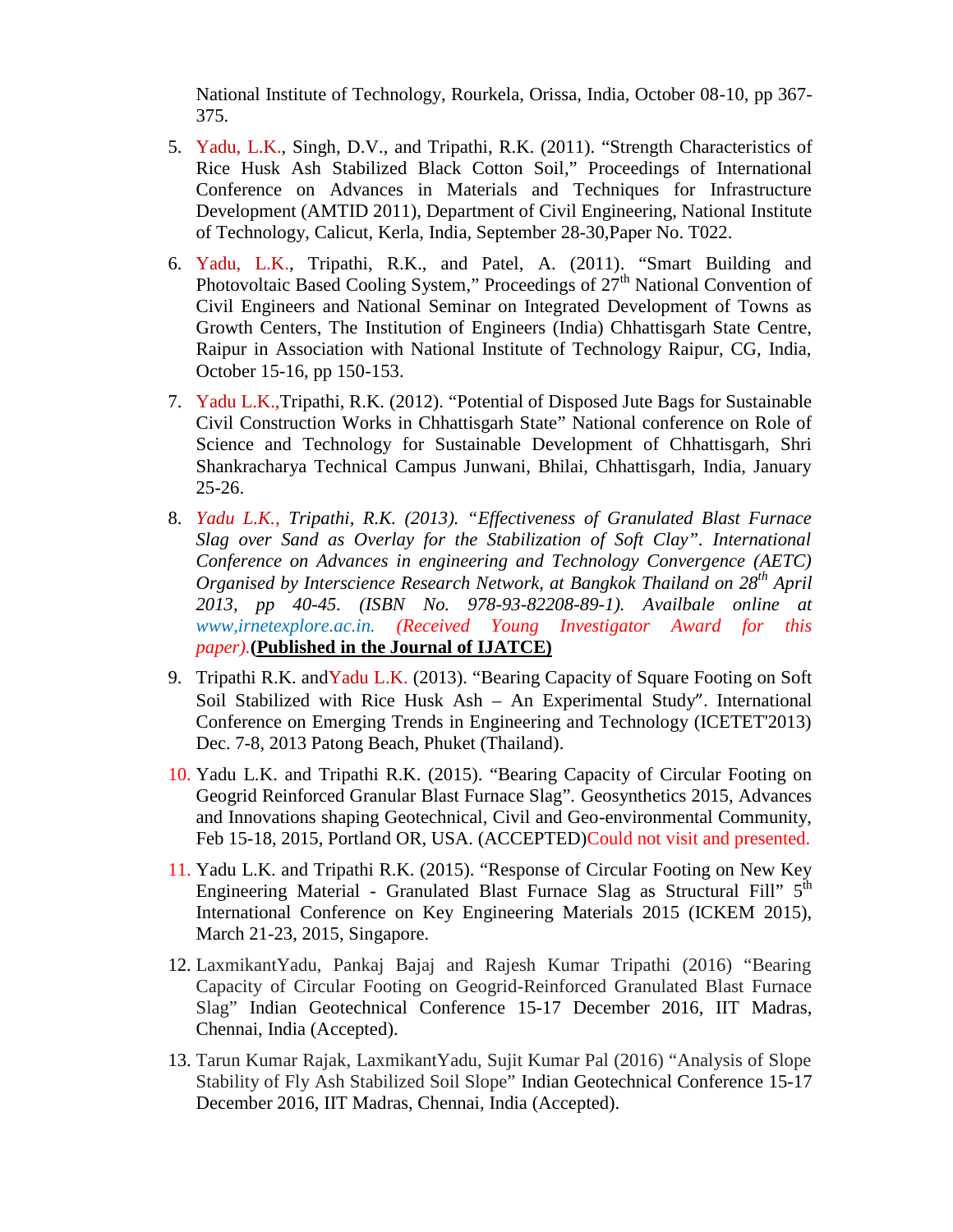- 14. Pankaj, LaxmikantYadu (2016), "Experimental study of vertical and batter piles in loose sand under lateral loads" International Geotechnical Engineering Conference on Sustainability in Geotechnical Engineering Practices and Related Urban Issues, September 23-24, 2016, Mumbai, India.
- 15. Tarun Kumar Rajak, LaxmikantYadu (2016), "Stability Analysis of Lime Stabilized Soil Slope" International Geotechnical Engineering Conference on Sustainability in Geotechnical Engineering Practices and Related Urban Issues, September 23-24, 2016, Mumbai, India.
- 16. Ansu Thomas, R. K. Tripathi, LaxmikantYadu (2016), "Effect of GBS on the UCS and Shear modulus of soil" International Geotechnical Engineering Conference onSustainability in Geotechnical Engineering Practices and Related Urban Issues, September 23-24, 2016, Mumbai, India.
- 17. Ansu Thomas, R. K. Tripathi, LaxmikantYadu (2016), "Variation in Damping Ratio of Enzyme Treated Soil, Special Section on: Current Research Topics in Power, Nuclear and Fuel Energy, SP-CRTPNFE 2016, from the International Conference on Recent Trends in Engineering, Science and Technology 2016, 1 June 2016, Hyderabad, India, pp 8-13 **(Conference / Elsevier Energy Procedia)**
- 18. Deepak RanjanRath, Mani Kant Verma, LaxmikantYadu, abyasachi Swain, Saran Aadhar(2016), "Hydrological Modelling through SWAT: Pros and Cons" National conference on water Resource and Hydro Power(WRHP) organized by UPES and IIT Roorkee, June 17-18, 2016.
- 19. LaxmikantYadu (2016). "Statistical Analysis of Strength Property of Soil", International Conference on "Engineering & Technology, Computer, Basic and Applied Sciences"- ECBA-2016 at Dubai from June 10-12, 2016.
- 20. Verma, M.K., Verma, M.K., Yadu, L.K. and MurmuMeena (2017). Statistical Downscaling of GCM Data and Analysis of Trend of Predicted Data for Seonath River Basin, ICACEC 2017, The World Academy of Research in Science & Engineering, Hongkong, during January 16-17, 2017.
- 21. Mani Kant Verma, Dr. M. K. Verma, MokshdharMeshram, Dr. L.K. Yadu, (2016) "Impact of Climate Change on Precipitation of Kwardha Station in Sheonath River Basin", National Conference on Water Resources and Hydropower being held during 17th -18th June, 2016 at University of Petroleum and Energy Studies, Dehradun.
- 22. Pankaj Bajaj,LaxmikantYadu, Sandeep Kumar Choukseyand RenuPremjani (2017) "Experimental Study of Vertical and Batter Pile groups under LateralLoads in sand" Indian Geotechnical Conference 14-16 December 2017, IIT Gowahati, GeoNest, India.
- 23. Tarun Kumar Rajak, LaxmikantYadu, Sandeep Kumar Chouksey and Sujit Kumar Pal (2017) "Strength Characteristics of Fly Ash Stabilized Soil Embankment and Stability Analysis Using Numerical Modelling" Indian Geotechnical Conference 14-16 December 2017, IIT Gowahati, GeoNest, India.
- 24. Tarun Kumar Rajak, LaxmikantYadu, Sandeep Kumar Chouksey and Sujit Kumar Pal (2018) "Stability Analysis Of Soil Slope Stabilized With Fly Ash and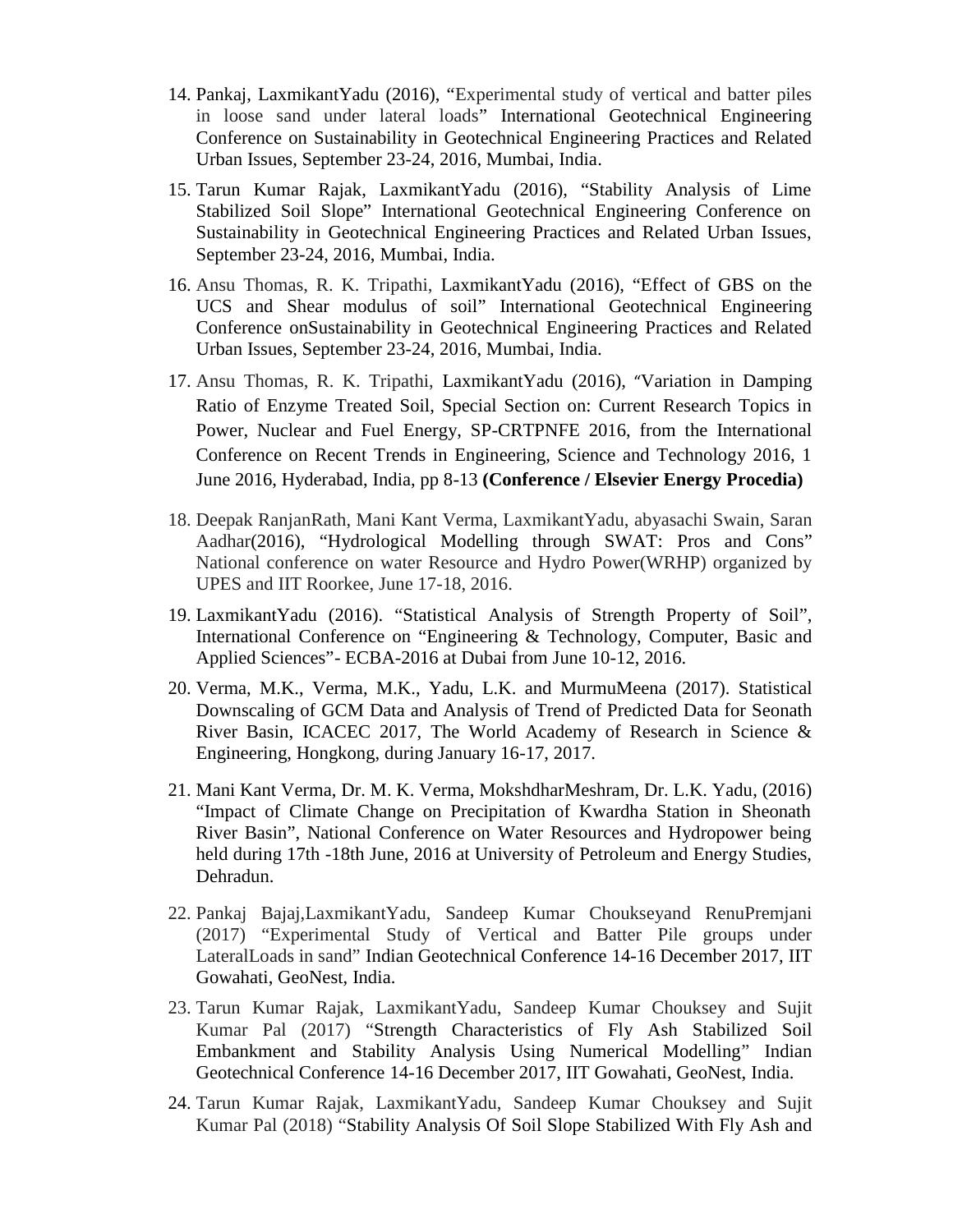Lime"International Conference on"Advances in Concrete, Structural, & Geotechnical Engineering " during 26 - 28th February 2017 at BITS Pilani, India.

- 25. Pankaj Bajaj, Laxmikant Yadu, Sandeep Kumar Chouksey (2019) "Numerical and Experimental Study of Laterally Loaded Piles in Sandy Soil Conditions" Symposium on Recent Advances in Sustainable Geotechnics, IGS Kanpur Local Chapter in collaboration with Indian Geotechnical Society (IGS), on 17<sup>th</sup> to 20<sup>th</sup> October 2019 at Department of Civil Engineering, IIT Kanpur. (Accepted)
- 26. Renu Premjani, Laxmikant Yadu (2019) "A comparative study of vertical and batter piles under lateral loading conditions" Symposium on Recent Advances in Sustainable Geotechnics, IGS Kanpur Local Chapter in collaboration with Indian Geotechnical Society (IGS), on  $17<sup>th</sup>$  to  $20<sup>th</sup>$  October 2019 at Department of Civil Engineering, IIT Kanpur. (Accepted)

#### **PROJECT SUPERVISION:**

#### **PhD Supervision:**

| SI.<br>No.     | Candidate<br><b>Name</b>                    | <b>Proposed Topic</b>                                                                                                                | Joint-<br>Status/<br><b>Supervisors</b>                      |  |
|----------------|---------------------------------------------|--------------------------------------------------------------------------------------------------------------------------------------|--------------------------------------------------------------|--|
| $\mathbf{1}$   | Mr.<br>IshtiyaqAhamd<br>(Entry 2010)        | river<br>basin<br>planning<br>Integrated<br>$\&$<br>Sheonath<br>basin<br>management:<br>in<br>Chhattisgarh state                     | Awarded in 2016<br>M.<br>Dr.<br>K.<br>Verma                  |  |
| $\overline{2}$ | Mr.<br>ManikantVerma<br>(Entry 2013)        | Assessing the impact of climate variability<br>and land use change on hydrological<br>processes of Seonath river basin               | Awarded in 2018<br>Dr.<br>M.<br>K.<br>Verma<br>Dr MeenaMurmu |  |
| 3              | Ms.<br>Ansu<br>Thomas<br>(Entry 2014)       | Soil<br>Stabilisation<br>using non-traditional<br>stabiliser                                                                         | Awarded in 2018<br>Dr.<br>$R_{\cdot}$<br>K.<br>Tripathi      |  |
| $\overline{4}$ | Shobha<br>Mrs.<br>Maliwal<br>(Entry 2012)   | Flood control<br>by integrated<br>measures<br>of<br>multi<br>reservoir<br>operation<br>system:<br>Mahanadi reservoir project complex | Ongoing /<br>Dr. M. K. Verma                                 |  |
| 5.             | Mr.<br>Pankaj<br>Bajaj<br>(Entry 2015)      | Study on vertical and batter piles subjected<br>to lateral loading                                                                   | Ongoing /<br>Dr. S Chouksey                                  |  |
| 6              | Mr.<br>Tarun<br>Kumar Rajak<br>(Entry 2015) | Slope stability of dump materials                                                                                                    | Ongoing/<br>Dr S Chouksey                                    |  |
| $\overline{7}$ | Ms<br>RenuPremjani<br>(Entry 2018)          | Study on piles of various subsoil condition                                                                                          | Ongoing $/$<br>sole                                          |  |
| 8              | Mr<br>Atul<br>D.                            | Study on dump management by unmanned                                                                                                 | Ongoing /                                                    |  |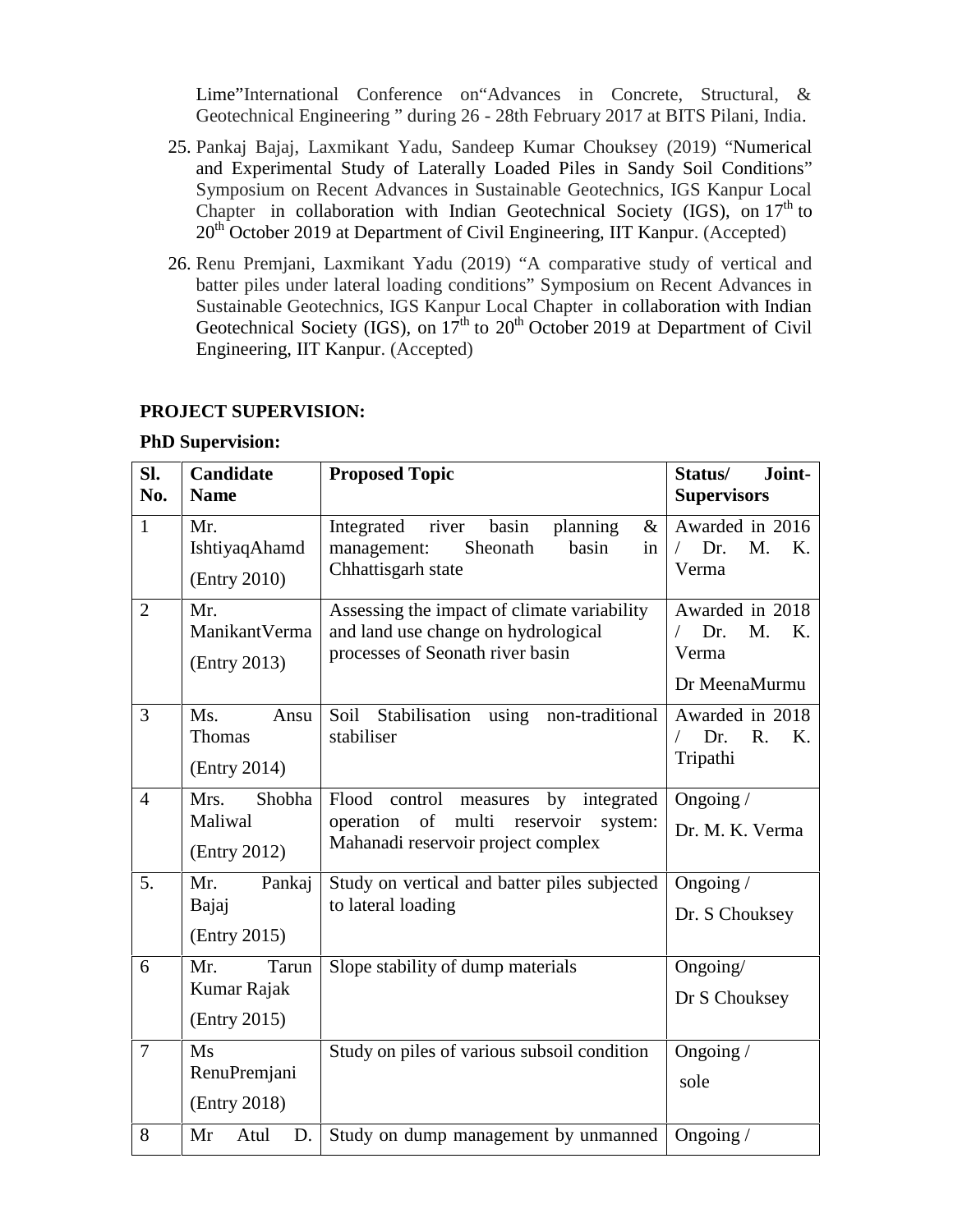| Gautam       | aerial                  |  |  | vehicle on mines for | $geo-$ | sole                                        |
|--------------|-------------------------|--|--|----------------------|--------|---------------------------------------------|
| (Entry 2018) | environmental solutions |  |  |                      |        |                                             |
| Srinivasan   |                         |  |  |                      |        | Study of Resilient modulus on soft Ongoing/ |
| (Entry 2018) | subgrade                |  |  |                      |        | Dr Sunny Deol                               |

# **M Tech Supervision:**

| SI.<br>No.     | <b>Candidate</b><br><b>Name</b>                                             | <b>Topic</b>                                                                                 | Joint-<br><b>Supervisors</b>     |
|----------------|-----------------------------------------------------------------------------|----------------------------------------------------------------------------------------------|----------------------------------|
| $\mathbf{1}$   | Deepali<br>Ms.<br>Tamboli<br>(R.N.14244004)                                 | Estimation of Soil Erosion for Sheonath<br>River Basin by Using RUSLE and GIS                | Completed / Sole                 |
|                | $(2016)$ at NIT<br>Raipur                                                   |                                                                                              |                                  |
| $\overline{2}$ | Deepak<br>Mr.<br>RanjanRath<br>(R.N. 14244002)<br>$(2016)$ at NIT<br>Raipur | Application of Hydrological Modelling of<br>Upper Sheonath Basin for Estimation of<br>Runoff | Completed/ Prof<br>ManikantVerma |
| 3              | Mr. Pranav S<br>Sankapal<br>R. N. 18244009<br>at NIT Raipur                 | Estimation of seepage through Earthen<br>dam.                                                | Ongoing / Sole                   |
| $\overline{4}$ | Mr.<br>Vikas<br>Dubey<br>R. N. 18244012<br>at NIT Raipur                    | Mapping of Proposed Dam at Gariyabad<br>District                                             | Ongoing / Sole                   |

# **SPONSORED R&D PROJECTS:**

- "Improving soft subgrade for the construction of low volume roads using locally available materials" Sponsored by Chhattisgarh Council of Science and Technology, Government of Chhattisgarh for two years ofAmount 2.0 Lakhs. (on going – Awarded in March 2012).
- "Construction of Low Volume Roads on Soft Subgrade Soil Imporved by Locally Available Marginal Materials" Funded by Human Settlement Managment Institute - Housing and Urban Development Corporation (HSMI-HUDCO), New Delhi for two year of Amount 25.0 Lakhs (on going – Awarded in Feb 2014).
- "Performance Evaluation of some Selected PMGSY Roads sections in the state of Chhattisgarh" Funded by National Rural Road Development Agency, New Delhi of amount 41.89 Lakhs (Ongoing- awarded in  $15^{th}$  October 2015)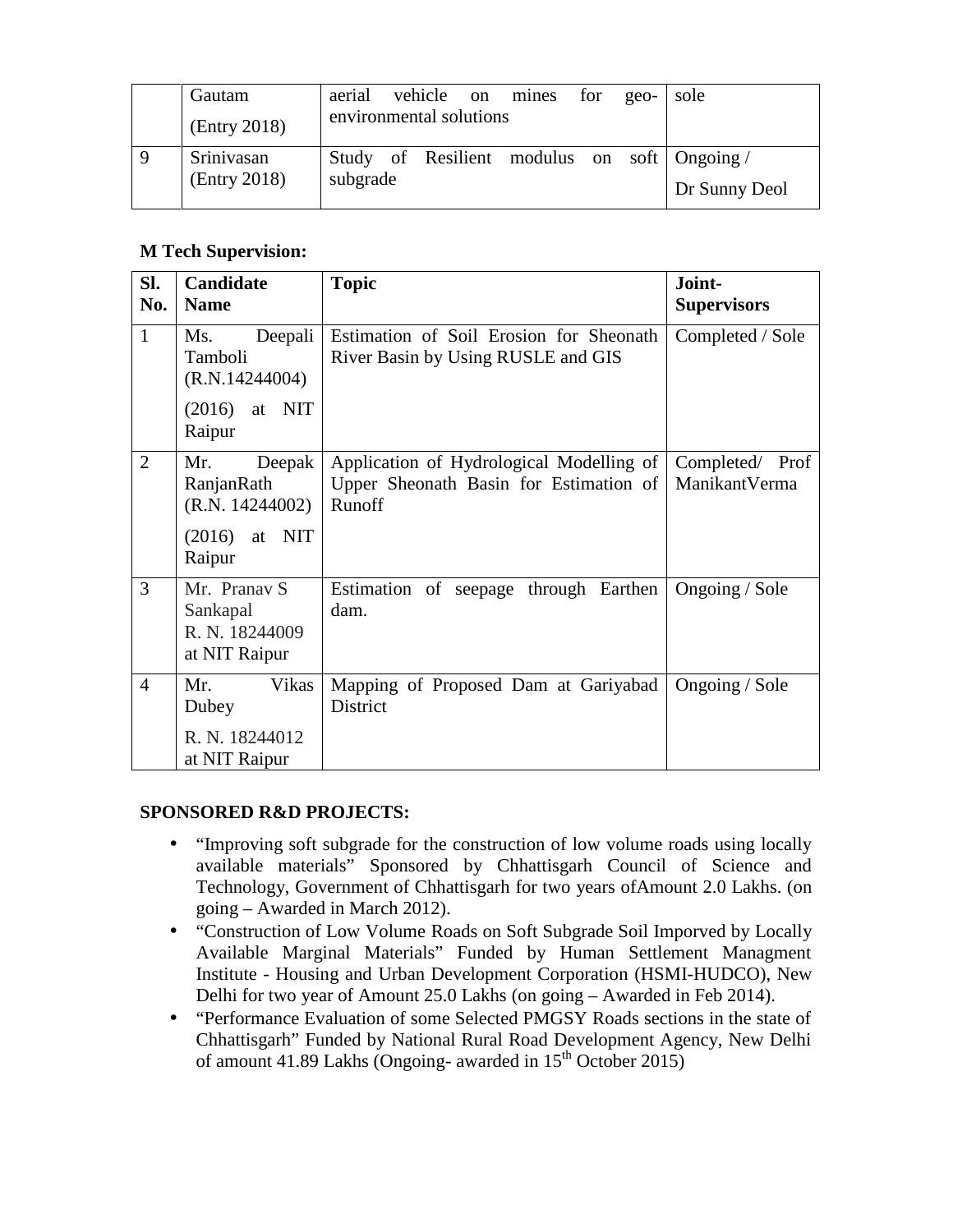# **ACHIVEMENTS AND SCHOLARSHIP:**

- Secretary of Indian Geotechnical Society Raipur Chapter from  $8<sup>th</sup>$  July 2019 for two years term.
- Young Investigator Award by Interscience Research Network for Paper entitled "Effectiveness of Granulated Blast Furnace Slag over Sand as Overlay for the Stabilization of Soft Clay" at Bangkok, Thailand, on 28<sup>th</sup> April 2013.
- Selected in State Engineering Services 2008 conducted by Chhattisgarh Public Service Commission for the post of Assistant Engineer (Civil) and Posted in Rural Engineering Services, Government of Chhattisgarh.
- Selected for the post of Assistant Engineer (Civil)-2008 at Chhattisgarh State Electricity Board and posted at Jagdalpur, Chhattisgarh State Power Transmission Company Limited.
- Appeared in the interview twice on Engineering Services Examination 2007 and 2008 conducted by Union Public Service Commission.
- Awarded Merit Scholarship during M. Tech. (Graduate Study) in IIT Delhi, India from Ministry of Human Resources Development (MHRD), India.
- Qualified and secured position in top 9% of total appeared candidates in Graduate Aptitude Test in Engineering (GATE) Examination conducted at National Level in India.
- **Merit Position (24<sup>th</sup> Rank) in High School Examination at State Level.**
- Awarded Ideal & Best Student Award consecutively for Two years at School Level.
- Given Merit Scholarship for outstanding performance during school education from class  $8<sup>th</sup>$  standard to class  $12<sup>th</sup>$  standard.

# **VISIT ABROAD:**

| Thailand: Bangkok, Pataya | During $27th$ April to $30th$ April 2013.                     |
|---------------------------|---------------------------------------------------------------|
| Singapore:                | During 20 <sup>th</sup> March to 24 <sup>th</sup> March 2015. |
| Dubai:                    | During $9^{th}$ June to $13^{h}$ June 2016.                   |

# **PROFESSIONAL MEMBERSHIP:**

- Member of American Society of Civil Engineers **[A.M. ASCE, Member ID# 9132503]**
- Member of Geo-Institute, American Society of Civil Engineers.
- Member of International Society for Soil Mechanics and Geotechnical Engineering (ISSMGE) for the Years 2018-2021. [IND12LM-3183]
- Member of Indian Geotechnical Society, Delhi Chapter, India. [LM-3183]
- Member of Indian Roads Congress, New Delhi, India. [LM-37607]
- **Member of Institution of Engineers (India) [AM099438-6]**
- Member of Indian Concrete Institute **[LM-9656]**
- Member of Indian Association of Soil and Water Conservationists **[LM-1827]**
- Member of Indian Meteorological Society **[LM-2587].**
- Member of Institution of Engineering and Technology (IET) **[1100550889].**

# **REVIEWER**

# **Journals:**

 Reviewer ofJournal of Geological Resource and Engineering, David Publishing. ISSN:2328-2193. (http://www.davidpublishing.com/journals\_info.asp?jId=2119#)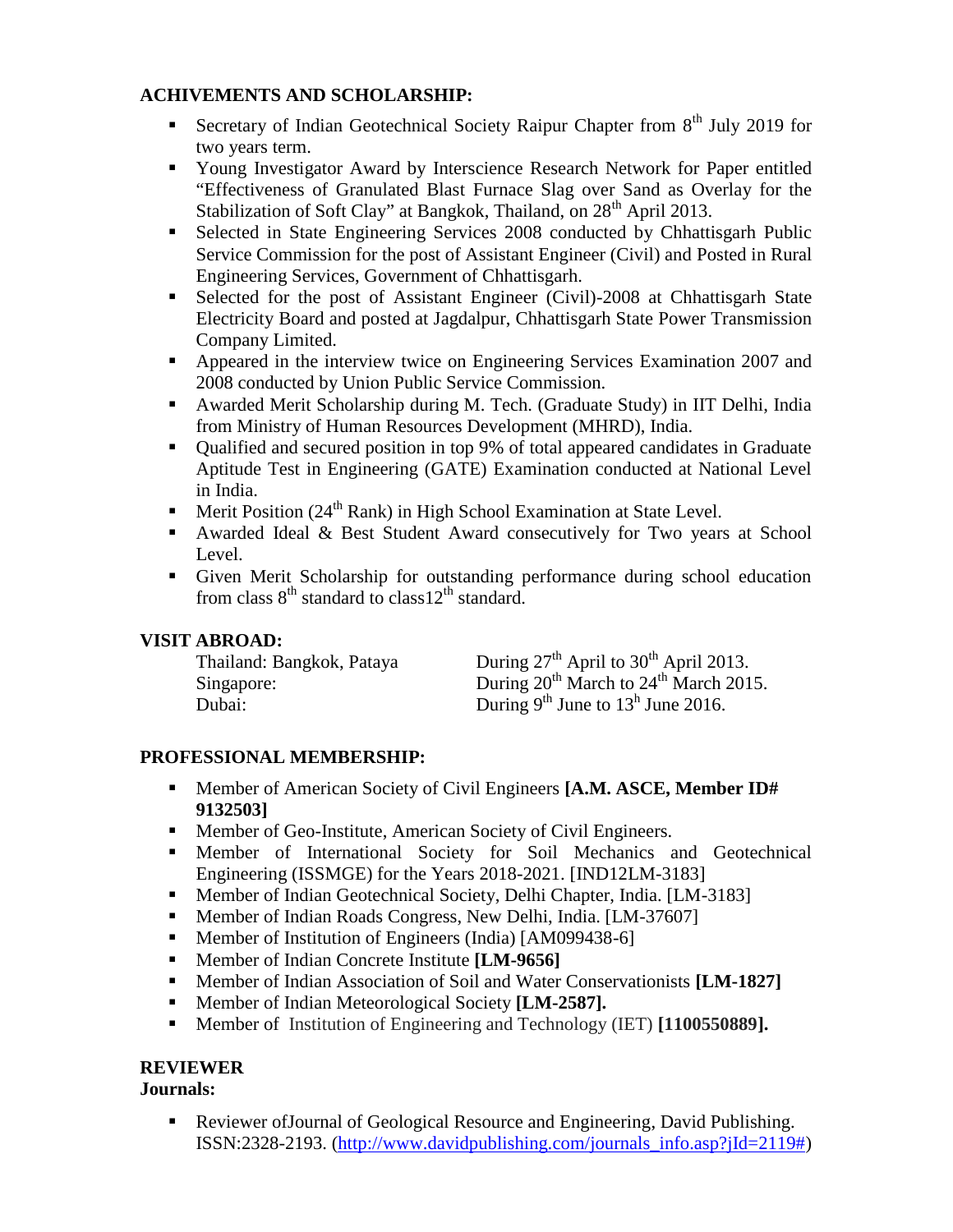- Reviewer of Geomechanics and Engineering: An International Journal.
- Reviewer of Canadian Geotechnical Journal.

# **INSTITUTE OUT REACH ACTIVITY**

- Nominee of Vice Chancellor, Chhattisgarh Swami Technical University for Bhilai Institute of Technology Durg for Doctoral Research committee for PhD work.
- AICTE Expert Committee visit as an expert at NMDC DAV Polytechnic Old Central School Building Dantewada, Chhattisgarh for the academic year 2016-17 on 26.10.2016.
- Chaired a technical session on  $25<sup>th</sup>$  March 2017 in the International Conference on Innovations & Sustainable Development in Sciences, Management & Technology on 25th – 26th March, 2017 at SSIPMT Raipur.
- Inspection of chhatrapatishivaji institute of technology durg for affiliation 2017-18 on 20.03.2017.
- Worked as an expert for Analysis of question paper of Assistant Engineer (Civil) Exam 2014 conducted byChhattisgarh Professional Examination Board Raipur on 06.02.2015.
- Worked as an expert for Analysis of question paper of Sub Engineer (Civil) Exam 2014 conducted byChhattisgarh Professional Examination Board Raipur on 06.02.2015.
- Worked as an Analyzer for the question paper of Sub-Engineer (Civil) panchayat &Rural development dept Exam – 2011, Exam conducted by Chhattisgarh Professional Examination Board Raipur.
- Worked as an Analyzer for the question paper of Sub-Engineer (Civil) combined exam for PWD, RES, Irrigation, Nagar Nigam for Sub Engineer (Civil) Selection Exam – 2013, Exam conducted by Chhattisgarh Professional Examination Board Raipur.
- Judge for district level science project "Land resources use for prosperity and save for posterity" organised by Chhattisgarh science and technology parishad on 10.11.2010 at MayaramSurjan Government higher secondary school Choubey colony Raipur

# **EXPERT LECTURE DELIVERED:**

- Delivered a lecture on "Importance of Geotechnical Laboratory and Field Test In Civil Engineering Construction Practices" on 14<sup>th</sup> March 2019 at Civil Engineering Department Government Engineering college Raipur Chhattisgarh.
- Delivered a lecture on "Importance of Geotechnical Site Investigation in Development of Infrastructure" on  $12<sup>th</sup>$  February 2019 at Civil Engineering Department Government Engineering college Raipur Chhattisgarh.
- Delivered a lecture on "Design Aspects of Earthquake Resistant Shallow foundation" on 28<sup>th</sup> November 2018 at Civil Engineering Department O.P. Jindal Univesity Raigarh.
- Delivered a lecture on "Soil: Classification, Testing and Investigation, Technical Consideration and Implementation Arrangements" on 16.03.2016 in the Training Programme on Rural Road Maintenance to Engineer and Contractor in non RRP-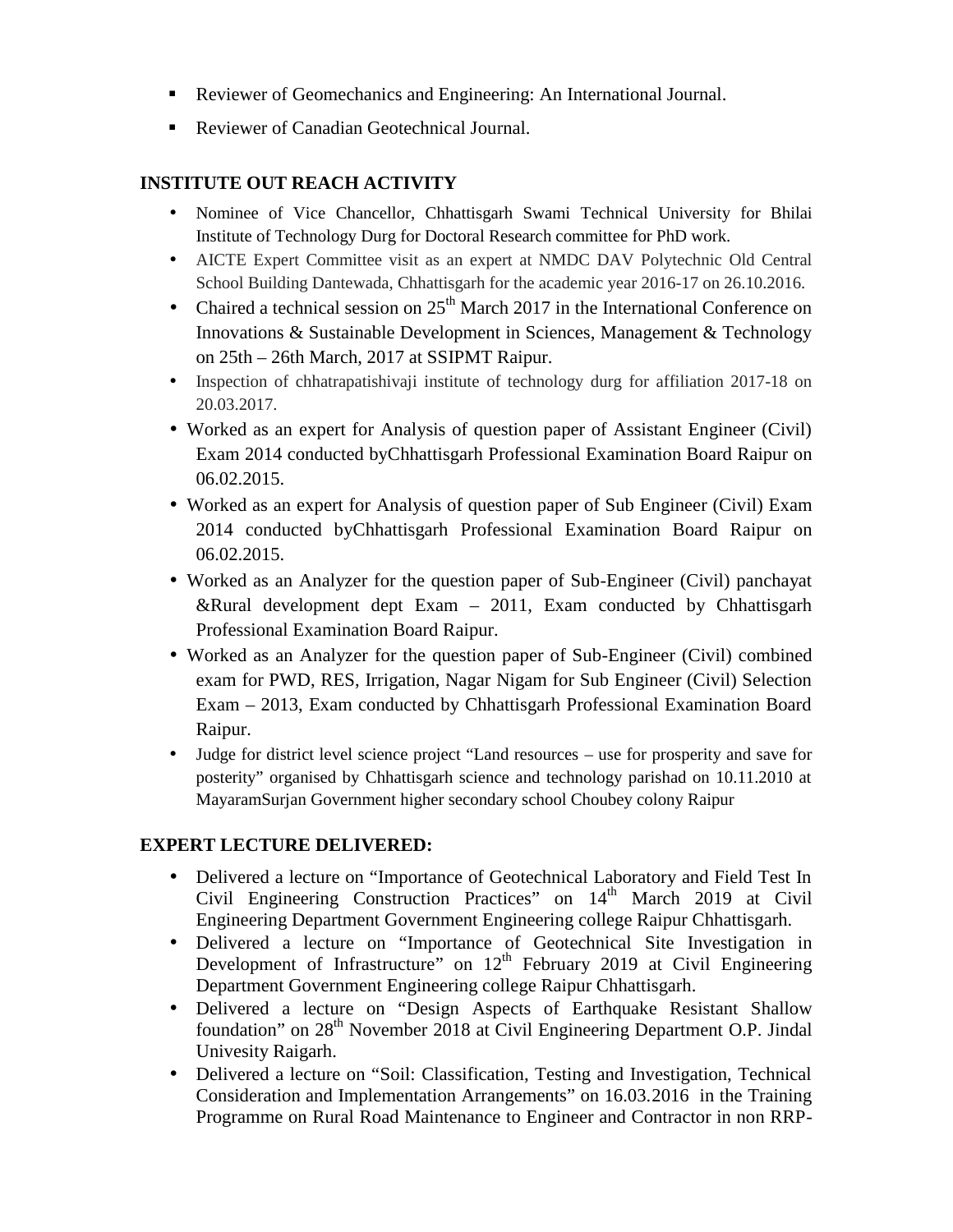II States At RCTRC Bhawan Village Jhanjh Sector – 24 Naya Raipur scheduled from  $15^{th}$  March to  $17^{th}$  March 2017.

- Delivered a key note lecture on "Soil Investigation: Local Practices and Problems" as an expert speaker for the technical session on  $25<sup>th</sup>$  March 2017 in the International Conference on Innovations & Sustainable Development in Sciences, Management & Technology on 25th – 26th March, 2017 at SSIPMT Raipur.
- Delivered a lecture on "Geo-environmental Challenges and Solutions" on two weeks course "Modern Geotechnical Engineering" under Global Initiative for Global Network (GIAN) programme funded by Ministry of Human Resources Development, Government of India from  $21<sup>st</sup>$  Dec to  $28<sup>th</sup>$  Dec 2015 at NIT Raipur on 27.12.2015.
- Delivered a lecture on "Geotechnical Investigations for various sites & Laboratory & field investigations for Construction of subgrade and granular layers using locally available material" in five days short term hands on training programme "Testing Methods in Civil Engineering Construction" under TEQIP-II at Civil Engineering Department, National Institute of Technology Raipur on 19.11.2015.
- Delivered an Expert Lecture on topic "New Trends in Geotechnical Engineering" at O.P. Jindal Institute of Technology Raigarh, Chhattisgarh, India on 1st April 2015.
- Delivered an Expert Lecture on topic "Design Aspects of Earthquake Resistant Shallow Foundation" in Training Programme on "Earthquake Resistant Building Construction Techniques and Safe Construction Practices" for the Engineers of various government department of Government of Chhattisgarh and Engineers of Public & Private Sectors on 9th March 2015 at Government Engineering College Bilaspur, Chhattisgarh, India.
- Delivered a Lecture on topic "Fly Ash: A Resource Material for Soil Stabilisation and Embankment Construction" in one day Workshop "Ash Utilization Challanges and Opportunities" on 24th February 2015 at NSPCL Bhilai Expansion Plant Bhilai, Chhattisgarh. India.
- Delivered a Lecture on topic " Geotechnical Investigation and Foundation Types" in "Training Programme for Capacity Building of Engineers -2012" for the Engineers of Public Works Department, Government of Chhattisgarh, PWD (B&R) Division Kanker on  $22<sup>nd</sup>$  September 2012 at ManasBhavan, Kanker, Dist-Kanker, Chhattisgarh.
- Delivered a Lecture on topic "Design Aspects of Earthquake Resistant Shallow Foundation" in a shortterm course for the Practicing Engineers of the Government Department of Government of Chhattisgarh, under National Programme for Capacity Building of Engineers in Earthquake Risk Managament funded by Ministry of Home Affairs, Government of India, on  $4<sup>th</sup>$  May 2010 at National Institute of Technology Raipur.
- Delivered Lecture on "Radioactive Waste: The Problem and its Management" as an Expert for Academic and Industrial Participant on Hazardous Waste Management two days seminar under Ministry of Environment and Forest Department, Government of India in association with National Institute of Technology Raipur at National Institute of Technology Raipur Chhattisgarh (22nd August 2009).
- Delivered Series of Lectures on "Quality Control and Assurance of Rural Roads" for Assistant Engineer and Junior Engineer of Public Works Department (PWD)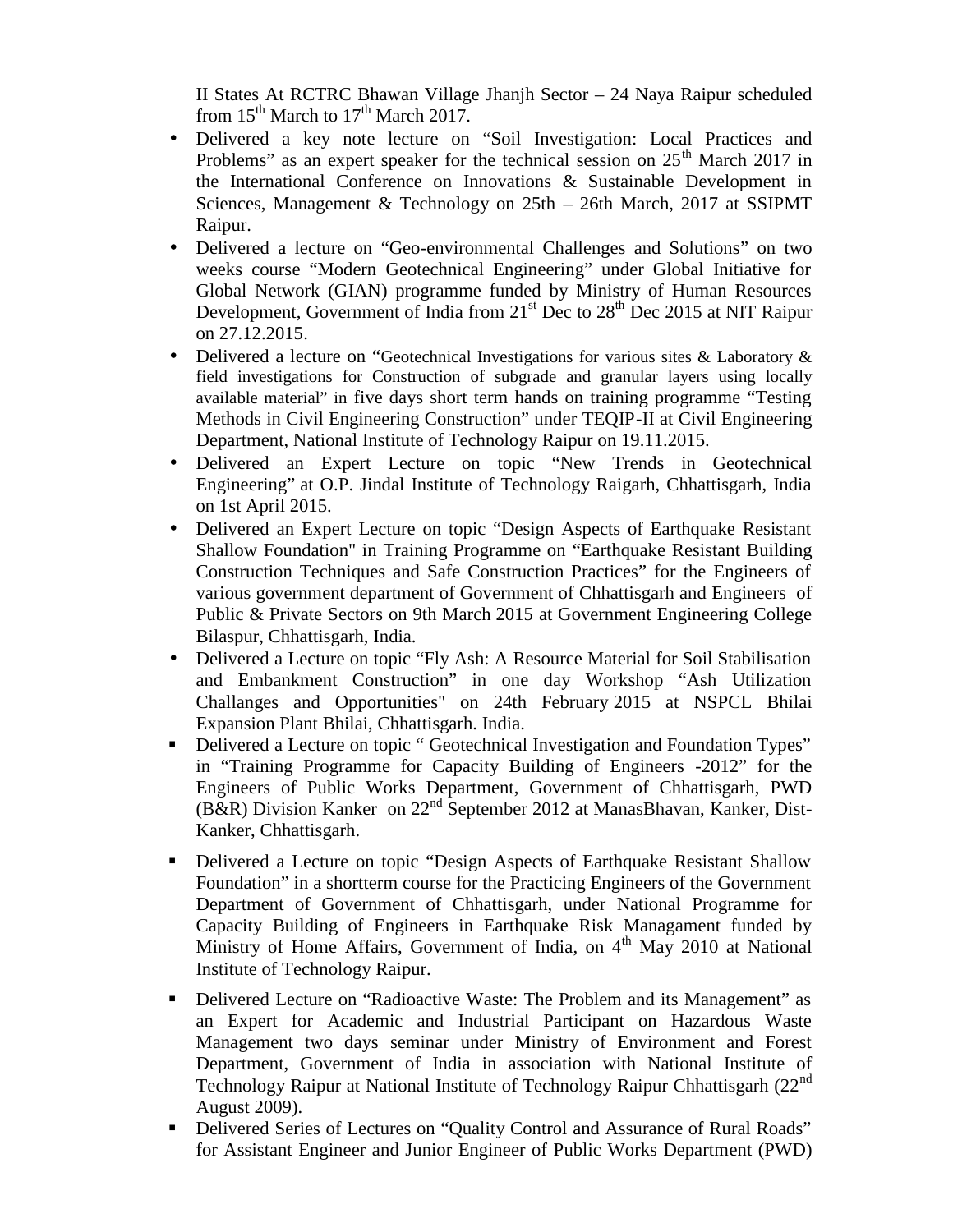Rajasthan State, India under Pradhan Mantri Gram SadakYojana (Prime Minister Village Road Scheme) Training Programme, conducted by National Rural Roads Development Authority (NRRDA), New Delhi, India at Birla Institute of Technology and Science (BITS), Pilani, Rajasthan, India (Jan - March 2006).

#### **SHORT TERM COURSE ATTENDED:**

- 1. One week refresher course on "Finite Element Method" Organised by Department of Mechanical Engineering, National Institute of Technology Raipur at NIT Raipur from  $18-22<sup>nd</sup>$  June 2012.
- 2. Short term course on "Waste Treatment and Cleaner Technologies" held at National Institute of Technology Raipur organised by Department of Chemical Engineering during  $28^{th}$  May to  $1^{st}$  June 2012.
- 3. Short Course on "Finite Element Method, Constitutive Modeling and Applications" held at Indian Institute of Technology Gandhinagar during April 02-05, 2012.
- 4. Four Weeks Training programme under "National Programme for Capacity Building of Engineers in Earthquake Risk Management (NPCBEERM)" Conducted by Ministry of Home and National Earthquake Risk Management Department, Government of India at Civil Engineering Department, Indian Institute of Technology Kharagpur West Bengal as a Faculty of State Resources Institute (NIT Raipur) (June 08 – July 05 2009).

#### **SEMINAR / WORKSHOP ORGANISED:**

- Organized five workshop on ""Construction of Low Volume Roads on Soft Subgrade Soil Imporved by Locally Available Marginal Materials" under and funded by Human Settlement Managment Institute - Housing and Urban Development Corporation (HSMI-HUDCO), New Delhi at NIT Raipur from 24<sup>th</sup> September 2019 to 28<sup>th</sup> September 2019.
- Organised two weeks course "Modern Geotechnical Engineering" under Global Initiative for Global Network (GIAN) programme funded by Ministry of Human Resources Development, Government of India from  $21<sup>st</sup>$  Dec to  $28<sup>th</sup>$  Dec 2015 at NIT Raipur as Course Coordinator and host faculty.
- Organized five days short term hands on training programme "Testing Methods in Civil Engineering Construction" under TEQIP-II at Civil Engineering Department, National Institute of Technology Raipur from  $16<sup>th</sup>$  November to  $20<sup>th</sup>$ November 2015 as Coordinator.
- Organized two days workshop "Water Resources in Developing Countries: Planning and Management under TEQIP-II at Civil Engineering Department, National Institute of Technology Raipur on  $27<sup>th</sup>$  and  $28<sup>th</sup>$  August 2015 as organising member.
- Organized one day workshop under research project "Construction of Low Volume Roads on Soft Subgrade Soil Improved by Locally Available Marginal Materials" funded by Human Settlement Management Institute (HSMI), HUDCO New Delhi at Civil Engineering Department, National Institute of Technology Raipur in association with HSMI, HUDCO New Delhi on <sup>14th</sup> August 2015 as Coordinator.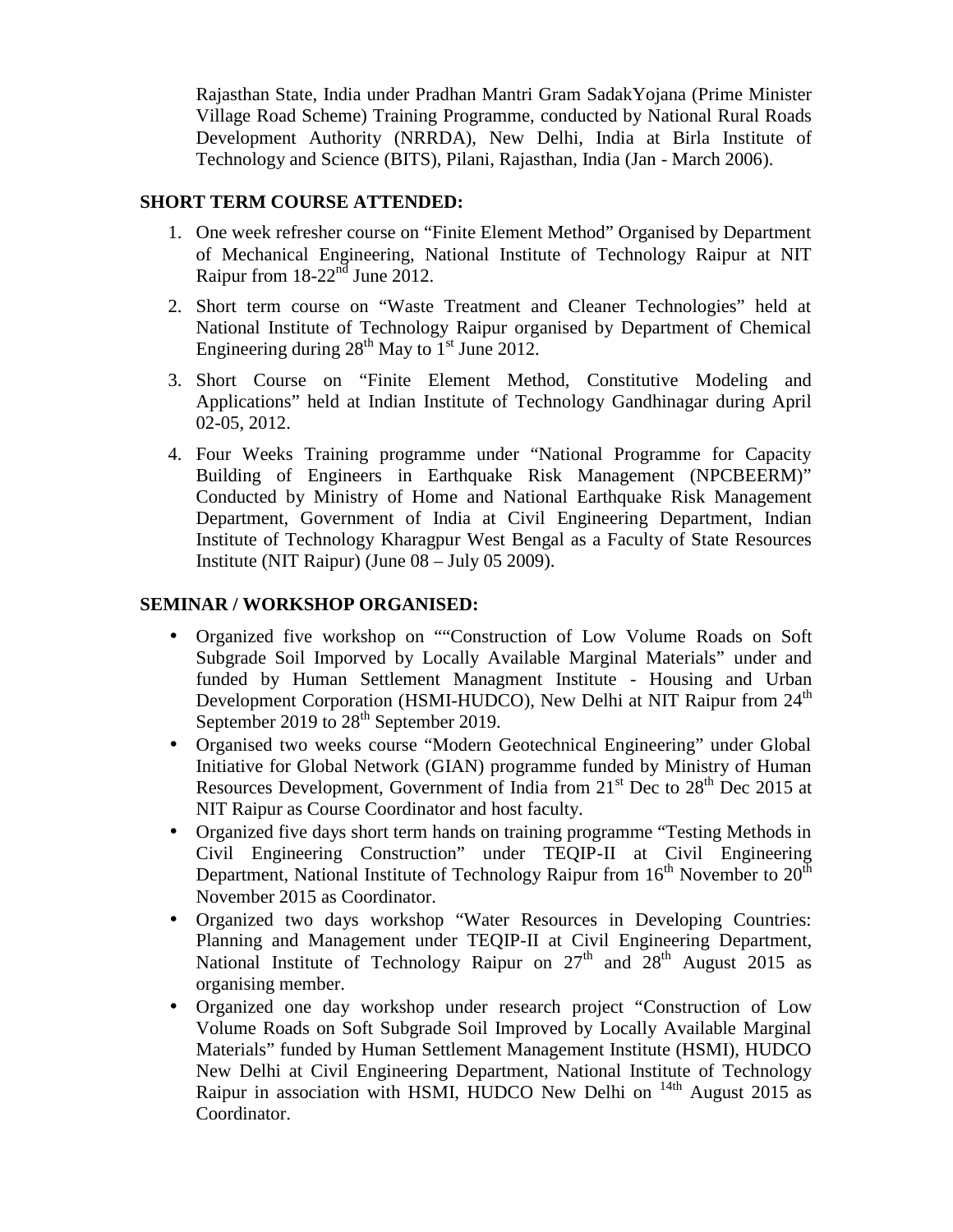- Organized one day workshop "Research Schemes in DST & Recent Advances in Civil & Transportation Engineering" under TEQIP-II at Civil Engineering Department, National Institute of Technology Raipur on  $1<sup>st</sup>$  August 2015 as Coordinator.
- Organized a Regional Educational Workshop on "Structural Engineering Solutions" organized by Civil Engineering Department, National Institute of Technology Raipur in association with Concept Tele Systems (Bentley Channel Partner) on 29<sup>th</sup> and 30<sup>th</sup> October 2012 at National Institute of Technology Raipur as Member of Organizing Committee.
- Organized a Short term course for the Practicing Engineers of the Government Department of Government of Chhattisgarh, under National Programme for Capacity Building of Engineers in Earthquake Risk Managament funded by Ministry of Home Affairs, Government of India, during  $3<sup>rd</sup>$  May to  $7<sup>th</sup>$  May 2010 at National Institute of Technology Raipur as a Co-ordinator.
- Organized A Technical Presentation on "Birla White YunaRatan Awards 2010 for Engineering Students and Birla White Cement Products" by Grasim Industries Limited (White Cement Divison) Raipur at National Institute of Technology Raipur, Chhattisgarh, India  $(4<sup>th</sup>$  August 2010).
- Organized A Technical Presentation on "Birla White YunaRatan Awards 2009 for Engineering Students and Birla White Cement Products" by Grasim Industries Limited (White Cement Divison) Raipur at National Institute of Technology Raipur, Chhattisgarh, India (22nd July 2009).

# **SEMINAR / WORKSHOP ATTENDED:**

- 1. Two day workshop on Sustainable Construction Materials and Agricultural Waste" organised by Department of Civil and Engineering, VNIT Nagpur on Oct 11 to Oct 12, 2015 at VNIT Nagpur.
- 2. One day workshop under research project "Construction of Low Volume Roads on Soft Subgrade Soil Improved by Locally Available Marginal Materials" funded by Human Settlement Management Institute (HSMI), HUDCO New Delhi at Civil Engineering Department, National Institute of Technology Raipur in association with HSMI, HUDCO New Delhi on  $14<sup>th</sup>$  August 2015.
- 3. One day workshop "Research Schemes in DST & Recent Advances in Civil & Transportation Engineering" under TEQIP-II at Civil Engineering Department, National Institute of Technology Raipur on  $1<sup>st</sup>$  August 2015.
- 4. Workshop on "Intellectual Property Rights (IPR)" on  $4<sup>th</sup>$  and  $5<sup>th</sup>$  April 2014 organised by National Institute of Technology Raipur and Chhattisgarh Council of Science and Technology, held at National Institute of Technology, Raipur.
- 5. Workshop on "Intellectual Property Rights (IPR)" on  $4<sup>th</sup>$  and  $5<sup>th</sup>$  April 2014 organised by National Institute of Technology Raipur and Chhattisgarh Council of Science and Technology, held at National Institute of Technology, Raipur.
- 6. Workshop on Mathematical Modelling, Chemoinformatics and Quantum Chemistry on  $19^{th}$  February 2013 conducted by Department of Electronics & Telecommunication and Central Computing Center, held at National Institute of Technology, Raipur.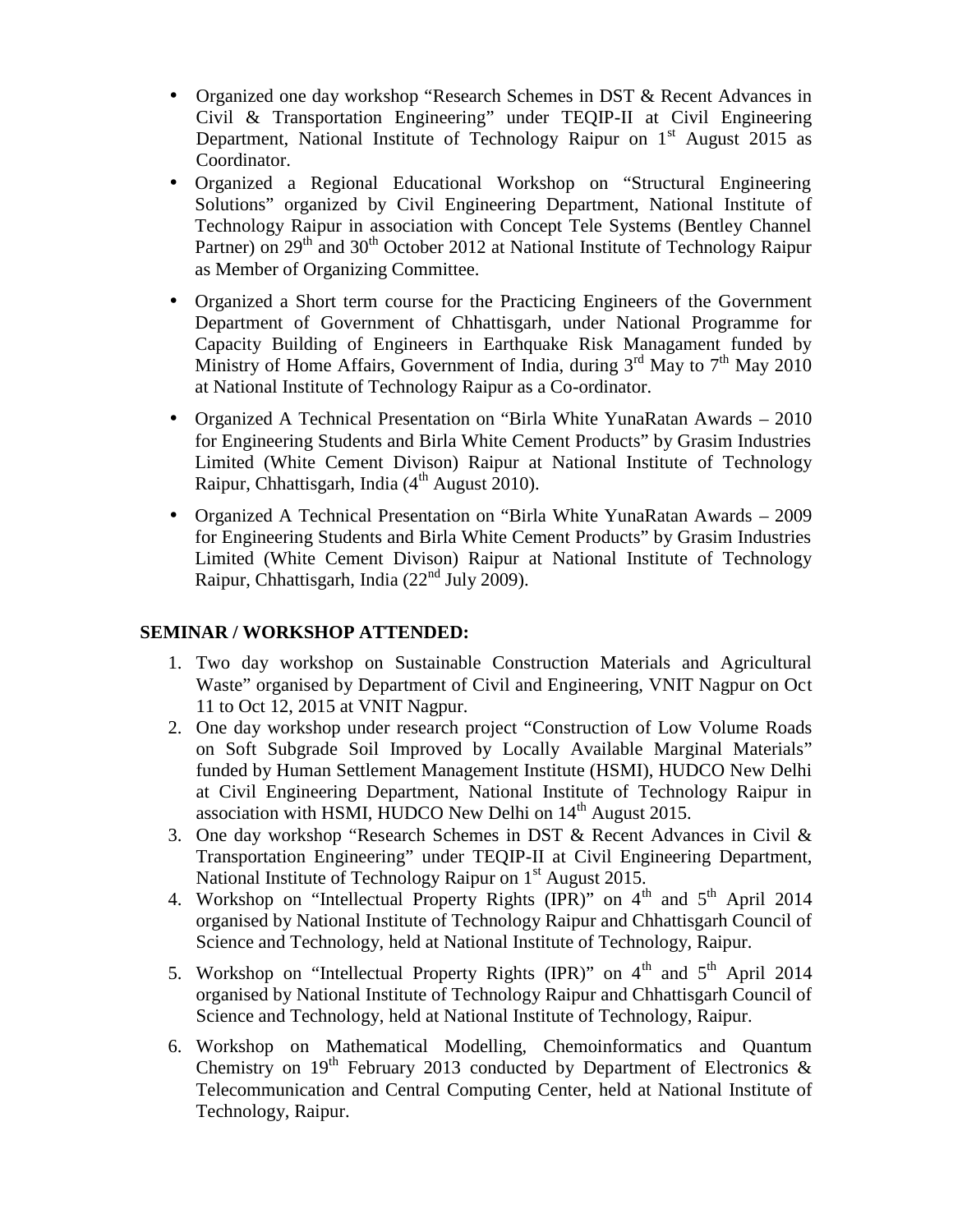- 7. Workshop on "Deployment and Collaboration of Analytical Reports & Models" on February 1, 2013 held at National Institute of Technology Raipur.
- 8. Regional Educational Workshop on "Structural Engineering Solutions" organized by Civil Engineering Department, National Institute of Technology Raipur in association with Concept Tele Systems (Bentley Channel Partner) on  $29<sup>th</sup>$  and  $30<sup>th</sup>$ October 2012 at National Institute of Technology Raipur.
- 9. National seminar on "Emerging Concept of Green Buildings in Chhattisgarh", organized on  $17<sup>th</sup>$  October, 2012 at Hotel Golden Tulip, Raipur by E-Tech Consultancy Services & Enterprises GEC Structural Consultants & Contractors.
- 10. All India workshop on "Awareness of Indian Standards with Particular Reference to National Building Code (NBC) 2005" organised by The Institution of Engineers (India) Chhattisgarh State Centre, Raipur (Under the aegis of Civil Engineering Division Board IEI Kolkata) in association with Bureau of Indian Standards, New Delhi on  $27<sup>th</sup>$  April 2012, at Raipur Chhattisgarh.
- 11. QIP Course AICTE Sponsored workshop on Engineering Optimization using Matlab and Excel held at IIT Guwahati, organised by Civil and Mechanical Engineering Department during February 29 to March 2, 2012.
- 12. Indo Norwegian Workshop on "Potential For Increased Use Of Mineral Wastes In Cement And Concrete" at Le Mariadian Hotel New Delhi on  $20<sup>th</sup>$  Dec 2011, Sponserd by National Council for Cement and Building Materials and SINTEF Norwary.
- 13. Three days  $44<sup>th</sup>$  Annual convention of Indian Water Works Association at Shri AgrasenDham, Raipur, CG, India  $(7<sup>th</sup>$  to  $9<sup>th</sup>$  January 2012).
- 14. Two days 27<sup>th</sup> National Convention of Civil Engineers and National Seminar on "Integrated Development on Town as Growth Centers", The Institution of Engineers (India) Chhattisgarh State Centre, Raipur in Association with National Institute of Technology Raipur, CG, India,  $(15<sup>th</sup>$  and  $16<sup>th</sup>$  October 2011).
- 15. One day International Seminar/workshop on "Mega Foundations-Large and Deep Foundations," Civil Engineering Department, Indian Institute of Technology Mumbai at Indian Institute of Technology Mumbai, India. (9<sup>th</sup> September 2010).
- 16. Two days National Seminar on "Future Urbanization" organized by Arhitecture Department, National Institute of Technology Raipur at National Institute of Technology Raipur.  $(27<sup>th</sup>$  and  $28<sup>th</sup>$  July 2010).
- 17. Two days National seminar on "Hazardous Waste Management," under Ministry of Environment and Forest Department, Government of India in association with National Institute of Technology Raipur at National Institute of Technology Raipur Chhattisgarh.  $(21<sup>st</sup>$  and  $22<sup>nd</sup>$  August 2009).
- 18. One day National Seminar/workshop on "Durability of concrete and Role of Blended Cements," ACC Cements in Association with Civil Engineering Department, National Institute of Technology Raipur at National Institute of Technology Raipur Chhattisgarh.  $(29<sup>th</sup> March 2009)$ .
- 19. Geosynthetics India 2004, A Seminar-Workshop, organized by IIT Delhi and Indian Geotechnical Society, Delhi chapter (October 27-30, 2004).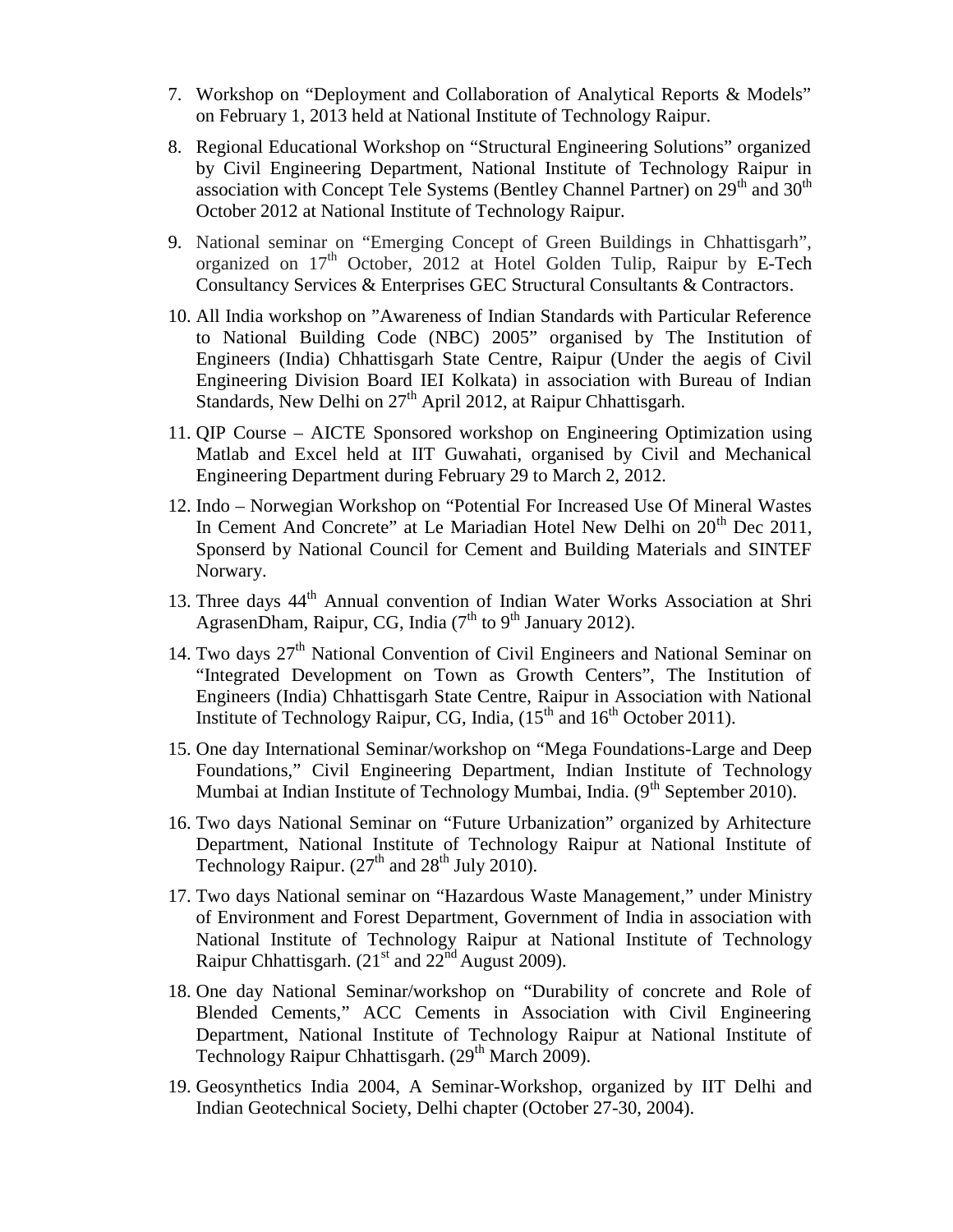# **TEACHINGEXPERIENCE:**

- Currently working as an Associate Professor in Civil Engineering Department National Institute of Technology, Raipur, Chhattisgarh, India (July 2018 to till date).
- Worked as an Associate Professor & Head in Civil Engineering Department in Government Engineering College, Raipur, Chhattisgarh, India (July 2016 to  $24<sup>th</sup>$ July 2018)). (http://www.gecraipur.ac.in)
- Worked as an Assistant Professor in Civil Engineering Department in National Institute of Technology, Raipur, Chhattisgarh, India (March 2009 to 11.07.2016 and taken lien for two years to join GEC Raipur as Associate Professo). ( http://www.nitrr.ac.in)
- Worked as a Lecturer in Civil Engineering Department (Geotechnical Group) in Birla Institute of Technology and Science (BITS), Pilani, Rajasthan, India (December 2005 to July 2008). (http://www.bits-pilani.ac.in)
- Worked as a Lecturer (Guest Faculty) in Civil Engineering Department, National Institute of Technology, Raipur, Chhattisgarh, India (Sep. 2001 to July 2003). NIT, Raipur is considered one of the most reputed Engineering Institute of India. (http://www.nitrr.ac.in)
- Major contribution in organizing of  $C^{++}$  language and AutoCAD course conducted by Canada-India Institute Industry Linkage Project in NIT, Raipur, Chhattisgarh, India (Jan. to June 2003).

# **FIELDEXPERIENCE:**

- Worked as an Assistant Engineer (Sub-Divisional Officer) in Rural Engineering Services, Panchayat and Rural Development Department, Government of Chhattisgarh, Raipur at Project Implementation Unit (PIU), Pradhan Mantri Gram SadakYojanaDurg, Chhattisgarh, India (July 2008 to March 2009).
- Worked as an Assistant Engineer (Sub-Divisional Officer) for Asian Development Bank funded project under Pradhan Mantri Gram SadakYojana (PMGSY) affiliated with National Rural Roads Development Authority (NRRDA), New Delhi, India at Project Implementation Unit (PIU) Mahasmund, Chhattisgarh, India (June 2005 to Nov. 2005).
- Involved in the testing of construction materials such as Soil, Aggregates and Concrete Cube during my tenure as Assistant Engineering in PMGSY, PIU - Mahasmund, Chhattisgarh, India (June 2005 to Nov. 2005).
- Involved in the preparation of Detail Project Report (DPR) as well as conducted various Traffic Survey during my tenure as Assistant Engineer in PMGSY, PIU - Mahasmund, Chhattisgarh, India (June 2005 to Nov. 2005).
- Involved in the Consultancy works in BITS-Pilani for determination of Soil Bearing Capacity for RCC water tank at Bhatiwara, Rajasthan, India (March 2006).
- Involved in the Consultancy works in NIT Raipur for determination of Soil Bearing Capacity by Plate Load Test at Kabirdham, Chhattisgarh, India (May 2002).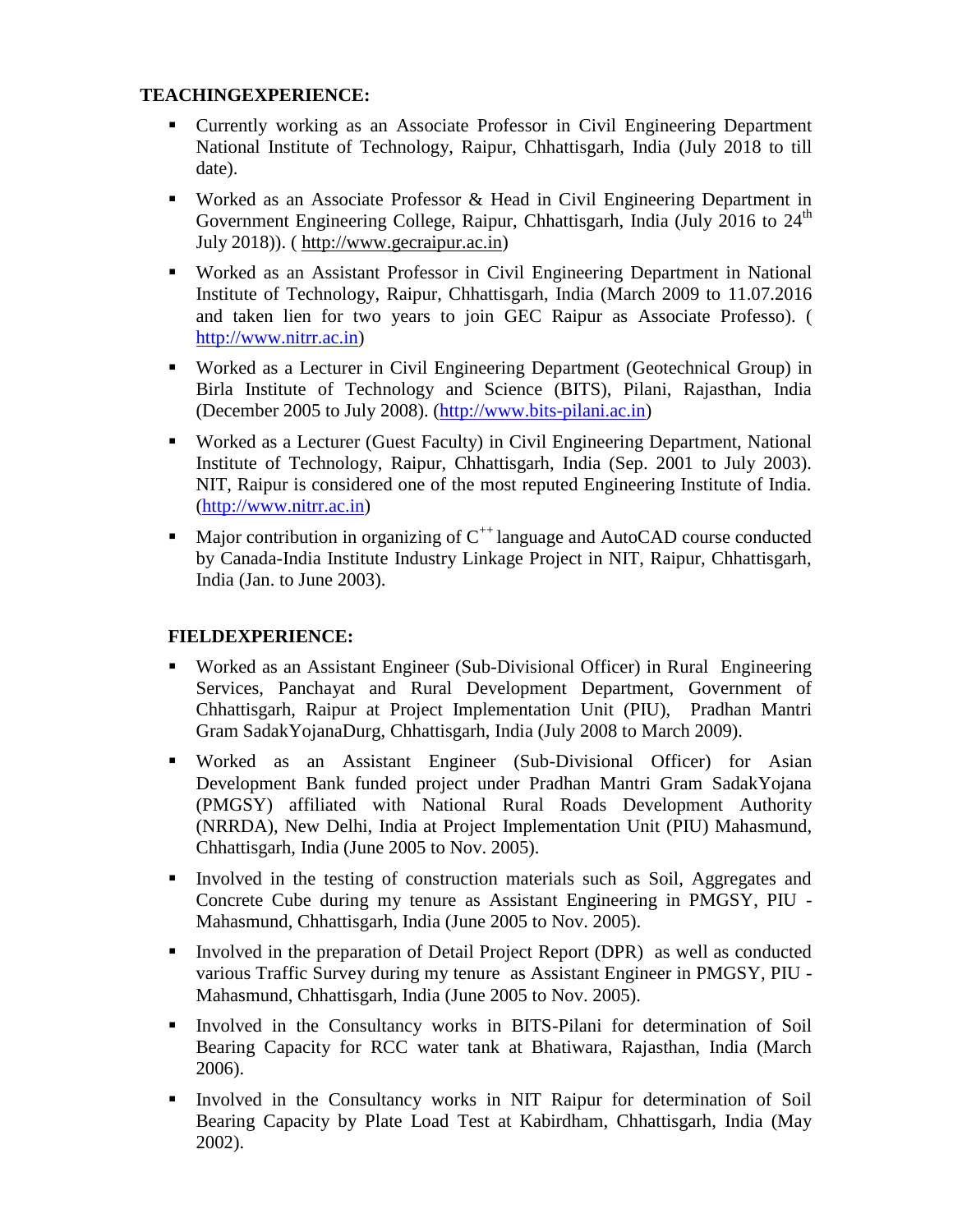- Involved in the Consultancy works in NIT Raipur for estimation of present cost of a Risk Husk Power Generation Plant, Balouda Bazar, Raipur, Chhattisgarh, India (January 2002).
- Involved in the Consultancy works in NIT Raipur for Contouring of a plot near Raipur, Chhattisgarh, India (March 2003).

# **ADMINISTRATIVE EXPERIENCE:**

- **Professor Incharge Estate Office (Civil) at NIT Raipur from August 2018 to till** date.
- Head, Department of Civil Engineering, Government Engineering College Raipur from  $12^{th}$  July 2016 to  $24^{th}$  July 2018.
- Nodal Officer (Finance) TEQIP-III Project at Government Engineering College Raipur from July 2017 to till date.
- TEQIP-II Departmental Coordinator of Civil Engineering Department, NIT Raipur, Chhattisgarh, India. (October 2013 to 4<sup>th</sup> July 2016).
- Head (Incharge) of Civil Engineering Department, NIT Raipur, Chhattisgarh, India. (June'  $12^{th}$  to June 30<sup>th</sup> 2013).
- Assistance to Dean (Planning and Development), NIT Raipur, Chhattisgarh, India (Sep' 2011 to till date).
- **Professor-Incharge of Testing works in Civil Engineering Department, NIT,** Raipur, Chhattisgarh, India (August 2010 to August 2011 and  $24<sup>th</sup>$  September 2013 to  $1^{\text{st}}$  July 2016).
- Professor-Incharge of Civil Engineering Association in Civil Engineering Department, NIT, Raipur, Chhattisgarh, India (8<sup>th</sup>July'2009 to 1<sup>st</sup> August 2013).
- Geotech Engineering Laboratory Incharge in Civil Engineering Department, NIT, Raipur, Chhattisgarh, India (8<sup>th</sup>May'2009 to 1<sup>st</sup> July 2016).
- Member of the Anti Ranging Committee for Boy's Hostels on Wednesday and Thursday. [Institute order No./NITRR/Anti Ranging/2011/264 Raipur Dated 19.07.11].
- Member of the committee for the venue and seating arrangement in ECLECTIAK 2009 and 2010.
- Faculty Member of the Institute Technical Committee for year 2009-10 and 2010- 11.
- Member of the team for investigation for Chimney collapse at Balco Nagar Polce Station Crime N0. 377/09 under section 304,34 of I.P.C. [Institute order No 370/Civil/Consultancy/2009, Raipur, Dated 07.10.2009].
- Worked as an Analyzer of the question paper for Sub-Engineer (Civil) Rural Engineering Services selection Exam 2011 conducted by Chhattisgarh Professional Examination Board Raipur (CGVYAPAM).
- Worked as an Analyzer of the question paper for Sub-Engineer (Civil) NagriyaNikay selection Exam 2010 conducted by Chhattisgarh Professional Examination Board Raipur (CGVYAPAM).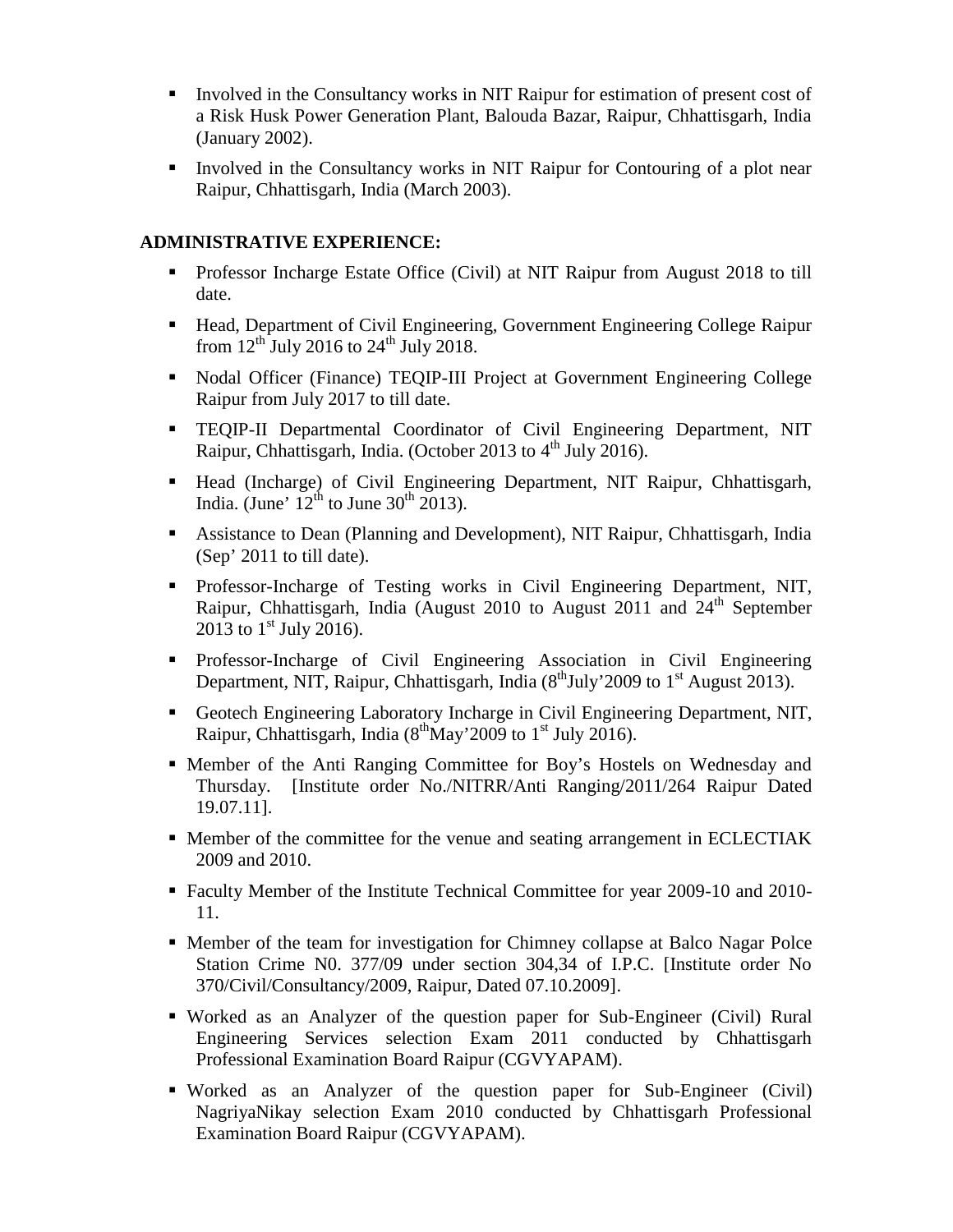- Worked as an Analyzer of the question paper of Public Health Engineering for Sub Engineer (Civil) Selection Exam – 2010 conducted by Chhattisgarh Professional Examination Board Raipur (CGVYAPAM).
- Worked as an Analyzer of the question paper of Tribal Department, Civil Engineering Recruitment Exam-2008 conducted by Chhattisgarh Professional Examination Board Raipur (CGVYAPAM).
- Incharge of Consultancy works at Civil Engineering Group, BITS, Pilani, Rajasthan, India (July 2007 to July2008).
- Member of the Library Committee at BITS, Pilani, Rajasthan, India (July 2007 to July2008).
- Worked as Administrator Proctor for smooth conduction of BITS, Pilani Entrance Examination (BITSAT-2006) (May-June 2006).

# **B. Tech. (Graduate Level) Final Year Thesis:**

- 1. **Chandrashekhar**Ogrey, Tapan Kumar Chakravarty, SagarSahu, Jwala Kant Sahu, Rajkumar Sinha and LokeshChandrakar (2009). "Improvement of Soft Subgrade Soil by Rice Husk Ash for Low Volume Roads," for the partial fulfillment for the requirement of Pt. Ravishankar Shukla University Raipur for the award of degree of Bachelor of Technology in Civil Engineering in 2009- 2010at National Institute of Technology Raipur Chhattisgarh.
- 2. **Sandeep** Kumar Sahu and Rahul Dev Berma (2010). "Stabilisation of soft soil using Rice Husk Ash for Rural Roads" for the partial fulfilment for the requirement of National Institute of Technology Raipur (C.G.) for the award of degree of Bachelor of Technology in Civil Engineering in 2009-2010.
- 3. Lawrence Kumar and Vinay Kumar (2010). "Ground Improvement and Soil Structure Interaction," for the partial fulfilment for the requirement of National Institute of Technology Raipur (C.G.) for the award of degree of Bachelor of Technology in Civil Engineering in 2009-2010.
- 4. **Manvendra**Kumar Singh MayankParakh and TikeshwarVerma (2011). "Soil Stabilisation with Fly-Ash & Design of Block-Type Machine Foundation using Matlab" for the partial fulfilment for the requirement of National Institute of Technology Raipur (C.G.) for the award of degree of Bachelor of Technology in Civil Engineering in 2010-2011.
- 5. **Kamini** Joshi,Paridhee Agrawal and Sarita Mishra (2011). " Stabilization of Soft Soil using Geosynthetics Material Gunny Bag," for the partial fulfilment for the requirement of National Institute of Technology Raipur (C.G.) for the award of degree of Bechelor of Technology in Civil Engineering in 2010-2011.
- 6. OmprakashMeena and Saurabh Singh (2012). **"**Stabilisation of Soft Soil using Rice Husk Ash And Fly Ash for Low Volume Roads"for the partial fulfilment for the requirement of National Institute of Technology Raipur (C.G.) for the award of degree of Bechelor of Technology in Civil Engineering in 2011-2012.
- 7. **Lavanya**PushpParganihaand Rohit Bhardwaj (2012). "Granulated Blast Furnace Slag as Stabilizer of Soft Sub Grade Soil for Low Volume Roads''for the partial fulfilment for the requirement of National Institute of Technology Raipur (C.G.)